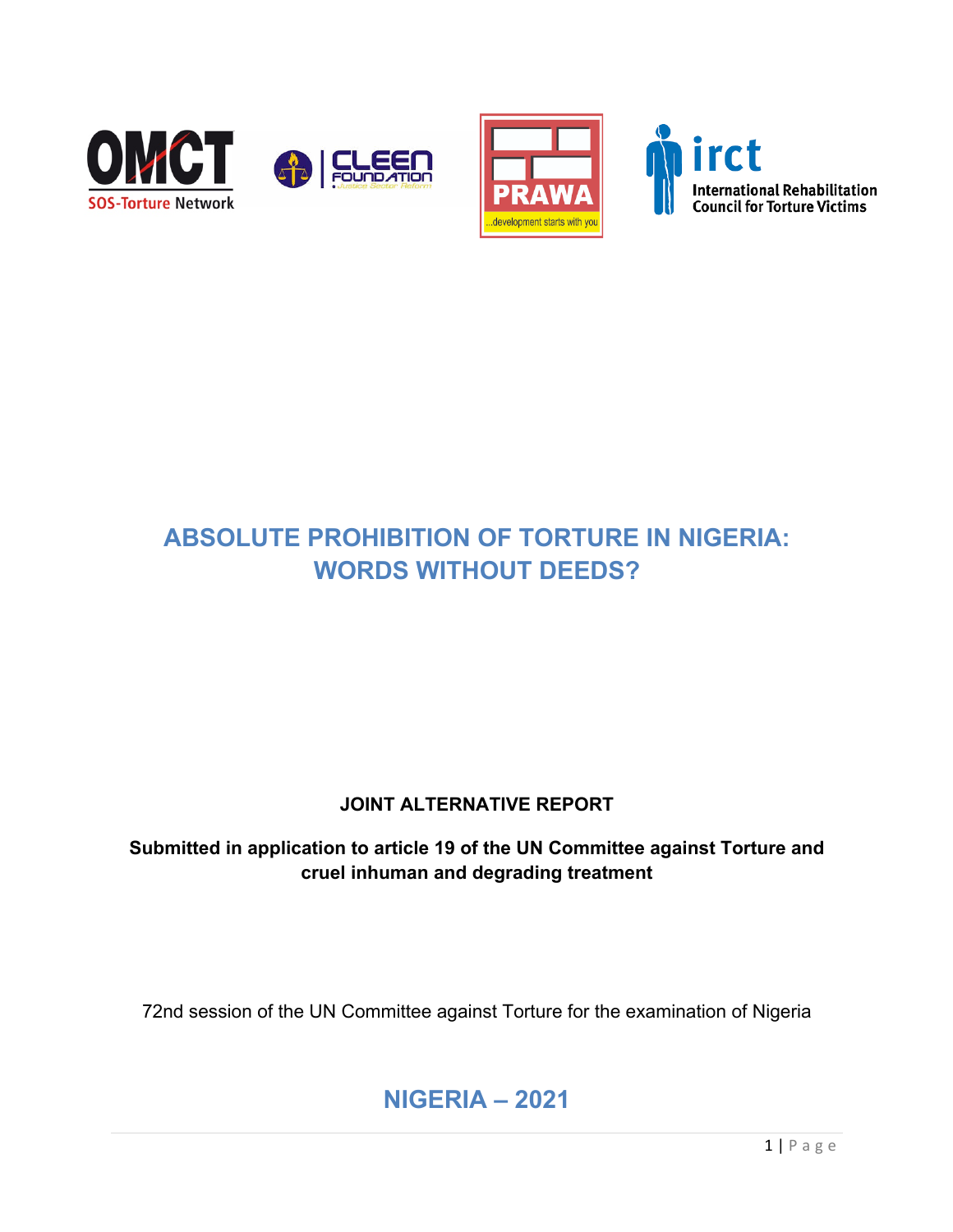# **CIVIL SOCIETY ORGANISATIONS PRESENTING THE REPORT**

### **PRAWA**

PRAWA is a non-governmental organization with the mission to promote institutional reforms in formal and informal sector for access to justice, rehabilitation, and social development of prisoners, ex-prisoners, torture victim and youth at risk. Established in December 1994, PRAWA exists to provide practical support services to prisoners, exprisoners, survivors of torture, youth-at-risk, and their families. PRAWA's main focus is on promoting transformative justice models that recognize healing and accessible justice for victims, offenders and the community. PRAWA carries out its programmes through capacity building of criminal justice agents on human rights and good practice, policy advocacy, research, public awareness, and provision of correctional/community-based support services for target groups. PRAWA hosts the secretariat for the CSO Forum on Detention and Corrections. It is also the coordinating center for of the Network of Specialized Rehabilitation Centres for the Treatment of Torture Survivors in Nigeria, and a member of the Sub-Saharan Network against Torture and Organized Violence (SANTOV) and the regional hub for the African Security Sector Reform Network (ASSN).

Website: www.prawa.org

Email: info@prawa.org

# **CLEEN FOUNDATION**

CLEEN Foundation is a nongovernmental organization registered with corporate affairs commission in Nigeria. CLEEN Foundation has over 20 years' experience working on justice sector reforms and human rights in Nigeria. CLEEN is a member of several national and international networks including the establishment of the Network on Police Reform in Nigeria, a coalition of 34 civil society groups working on issues of police transformation in Nigeria. Our expertise as a thought leader within civil society working on security sector governance and reform cuts across public safety and security, research, accountability and justice working with critical security actors, law enforcement and their oversight bodies, civil military relations, law and criminal justice, countering violent extremism and other transnational organized crimes including human trafficking. CLEEN Foundation has observer status with the African Commission on Human and Peoples' Rights based in Banjul, Gambia and a special consultative status with the Economic and Social Council of the United Nations.

Website: www.cleen.org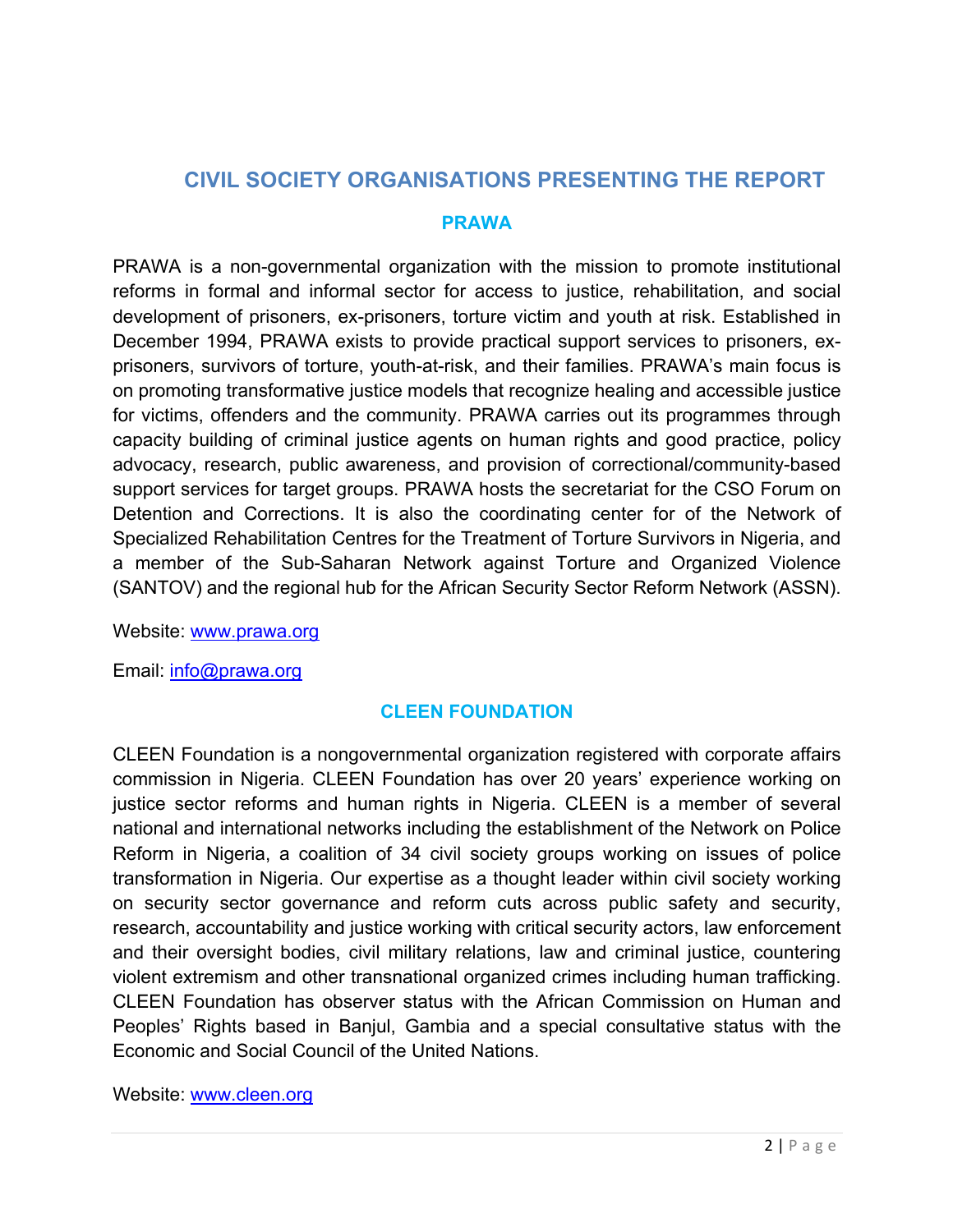# **INTERNATIONAL ORGANISATIONS ASSISTING THE PRODUCTION AND ENDORSING THE REPORT**

#### **INTERNATIONAL REHABILITATION COUNCIL FOR TORTURE VICTIMS (IRCT):**

As a network of 161 torture rehabilitation centers across 76 countries, we are the world's largest membership-based civil society organization providing rehabilitation to victims, preventing torture, increasing access to justice and fighting impunity. Our membership supports more than 50,000 torture victims each year to rebuild their lives through holistic medical, psychological, socio-economic and legal rehabilitation.

We help victims tell their stories whether through forensic evidence or by documenting patterns and practices of torture in society providing an evidence-base for legal, judicial, public and social advocacy. Our network is diverse, but we have a common commitment. Every member is rooted in civil society; each provides services to at least 50 torture victims annually; and each is dedicated to sharing its experiences with others. Together, we are a movement working in solidarity to advocate for the rights of victims, to shine a light on torture wherever it occurs and to end it.

## **WORLD ORGANIZATION AGAINST TORTURE (OMCT):**

OMCT is the main coalition of NGOs fighting against torture and ill-treatment. Its movement has more than 200 local organizations, members of the SOS-Torture Network and active in more than 90 countries around the world. Motivated by the needs of its members, OMCT works in all areas of work against torture - prevention, fight against impunity, direct assistance, rehabilitation, reparation and protection - for victims and their families, for human rights defenders so that everyone can live in a world free from torture. OMCT is an independent, non-political and non-denominational international NGO, founded in Geneva in 1985. Its international secretariat is based in Switzerland, and it has offices in Tunisia and Belgium. OMCT is also a member of the European Mechanism for the Protection of Human Rights Defenders at Risk and enjoys consultative status with the United Nations Economic and Social Council (ECOSOC) and the African Commission on human and people's rights (ACHPR).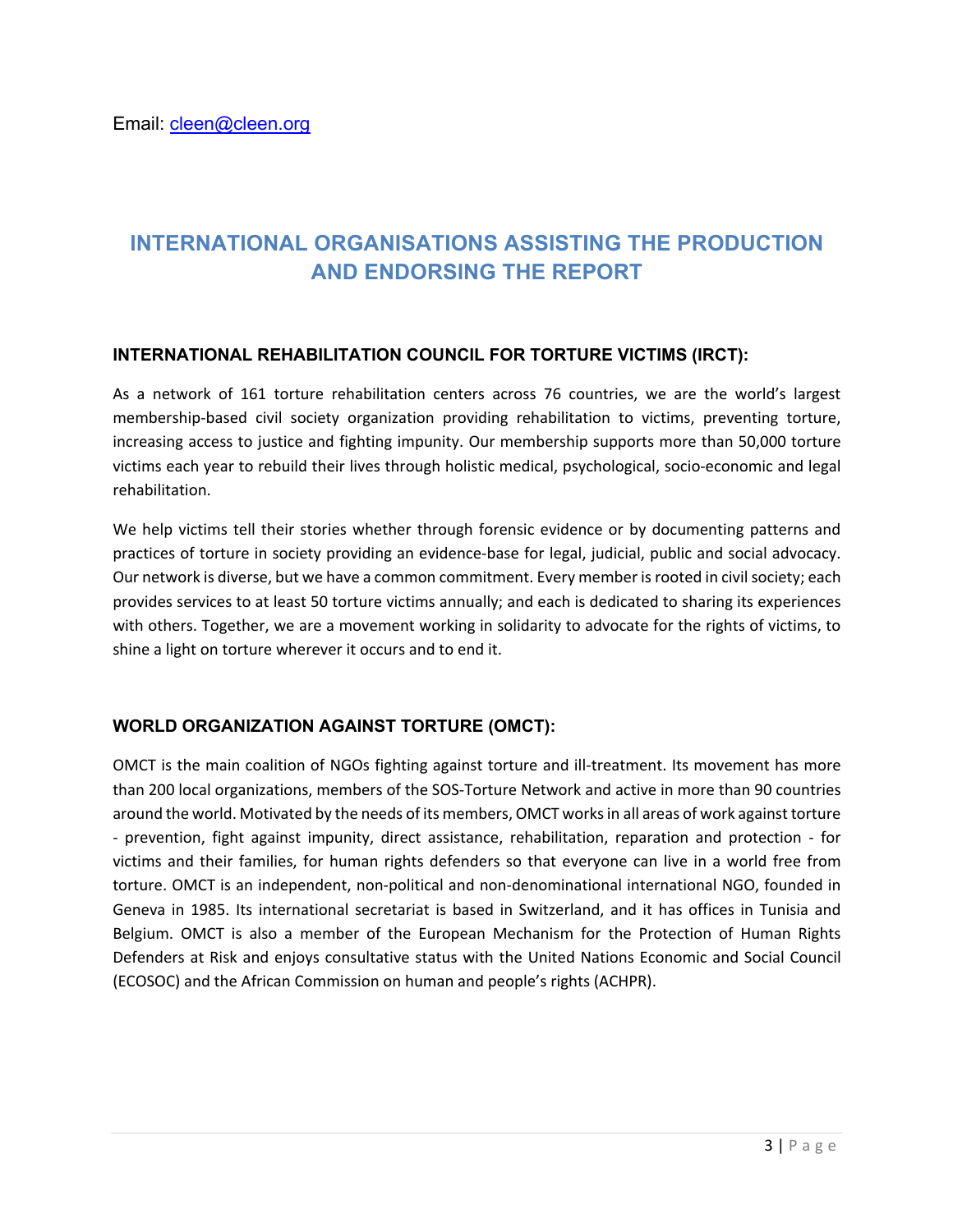# **Table of Contents**

| Ill treatment of persons in Correctional centers (prisons) and other detention conditions:  8    |
|--------------------------------------------------------------------------------------------------|
| Ill treatment of mentally ill persons within the Criminal Justice Institutions and Mental health |
|                                                                                                  |
| Article 1 and 4: Improve on the Anti-torture Act and ensure its effective implementation10       |
|                                                                                                  |
|                                                                                                  |
|                                                                                                  |
|                                                                                                  |
|                                                                                                  |
|                                                                                                  |
|                                                                                                  |
|                                                                                                  |
|                                                                                                  |
|                                                                                                  |
|                                                                                                  |
|                                                                                                  |
|                                                                                                  |
|                                                                                                  |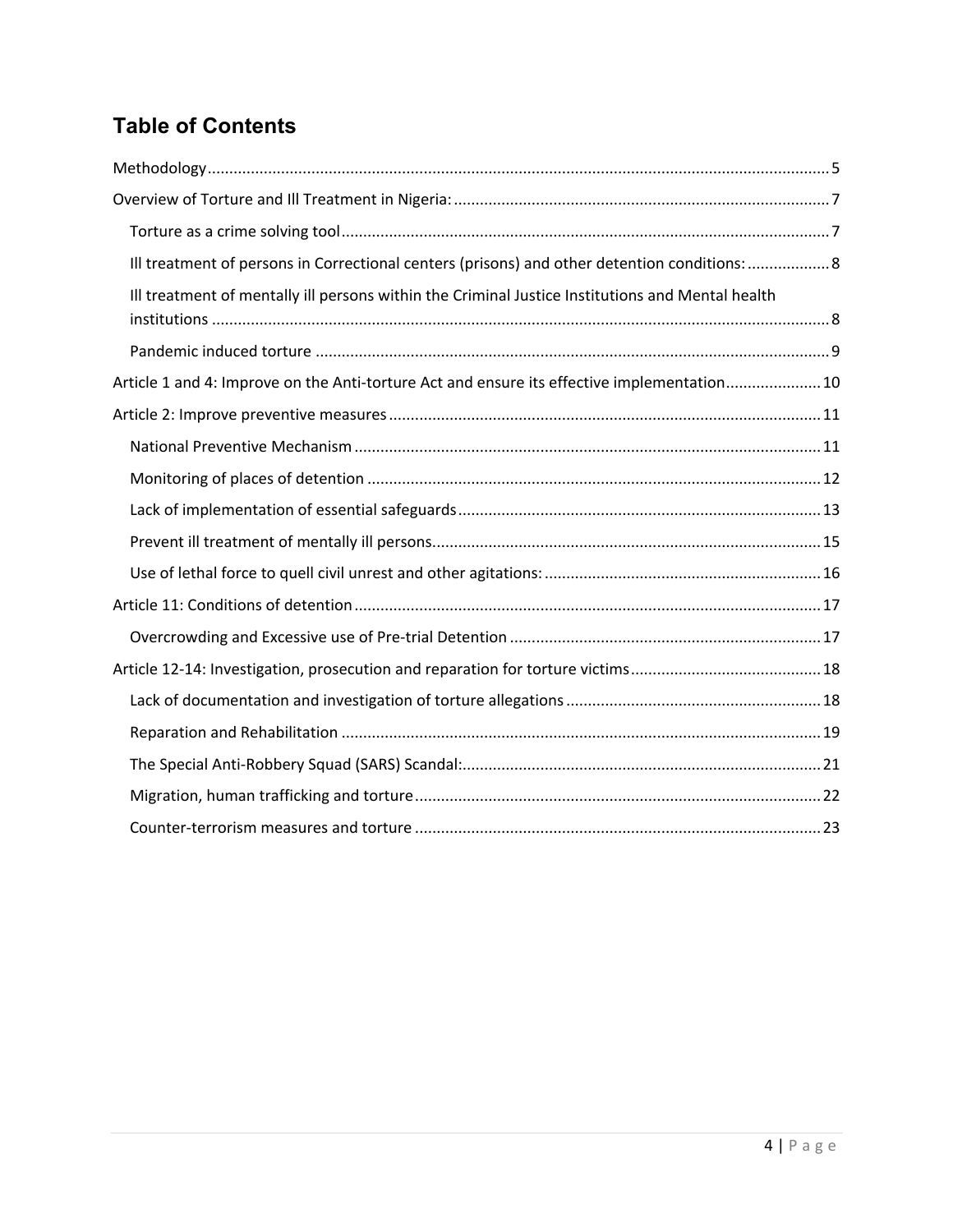# **Methodology**

This report is the result of a preparatory workshop carried out from September 26 to 30, 2021 in Abuja, bringing together around 27 civil society organizations acting throughout the country and committed to the protection of human rights and the fight against torture, the fight against violence against women and the protection of children and the protection of migrants. This workshop took place in the presence of the National Human Rights Commission (NHRC), and representatives of various government institutions including the Ministry of Justice, the Ministry of Foreign Affairs and the Defense and Security Forces.

During this workshop, participants worked on the specific issue of torture in a country which today constitutes the epicenter of violent extremism. They shared their experiences, documentation, and recommendations. The verification of the information shared was made by the NGOs drafting the report. The drafting committee also incorporated information from available reports concluding observations from other treaty bodies and press articles.

The report was finalized through a validation workshop on the 11th of October 2021 gathering all the partner organizations, the government representatives, and the National Human Rights Commission.

List of organizations that participated to the consultative workshop:

#### **Prisoners Rehabilitation and Welfare Action (PRAWA)**

#### **CLEEN Foundation (Centre for Law Enforcement Education in Nigeria)**

#### **Amnesty International**

**Global rights** 

**CISLAC**

**ANEEJ** 

**Nigerian Bar Association (NBA)** 

**LEDAP**

**Partners West Africa (PWAN)** 

**Access to Justice** 

**Scale of Justice Foundation** 

**Hope Behind Bars** 

**NULAI** 

**Keen and Care Initiative**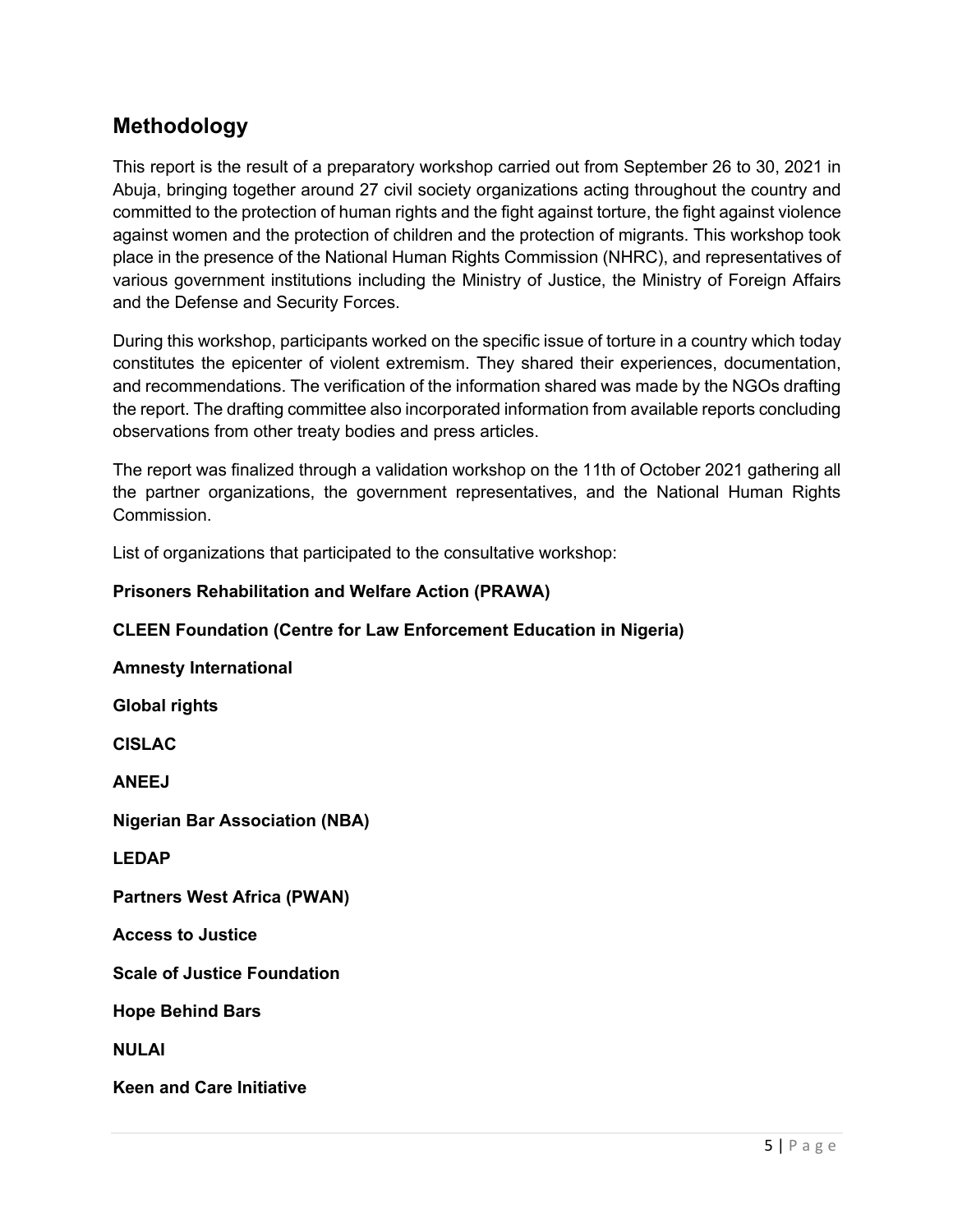## **FIDA**

**Free Criminal Defence Foundation** 

**CLERD** 

**Dream Again Foundation** 

**GLOBAL HOPE FOR WOMEN AND CHILDREN FOUNDATION (GLOHWOC)**

**Prison Fellowship of Nigeria**

**Lawyers Alert** 

**Human Rights Writers Association (HURIWA)** 

**Center for Democracy and Development (CDD)**

**GAFA**

**Boabab for Women Human Rights**

**GAVEL**

**Grassroots initiative for Gender and Development – GRID**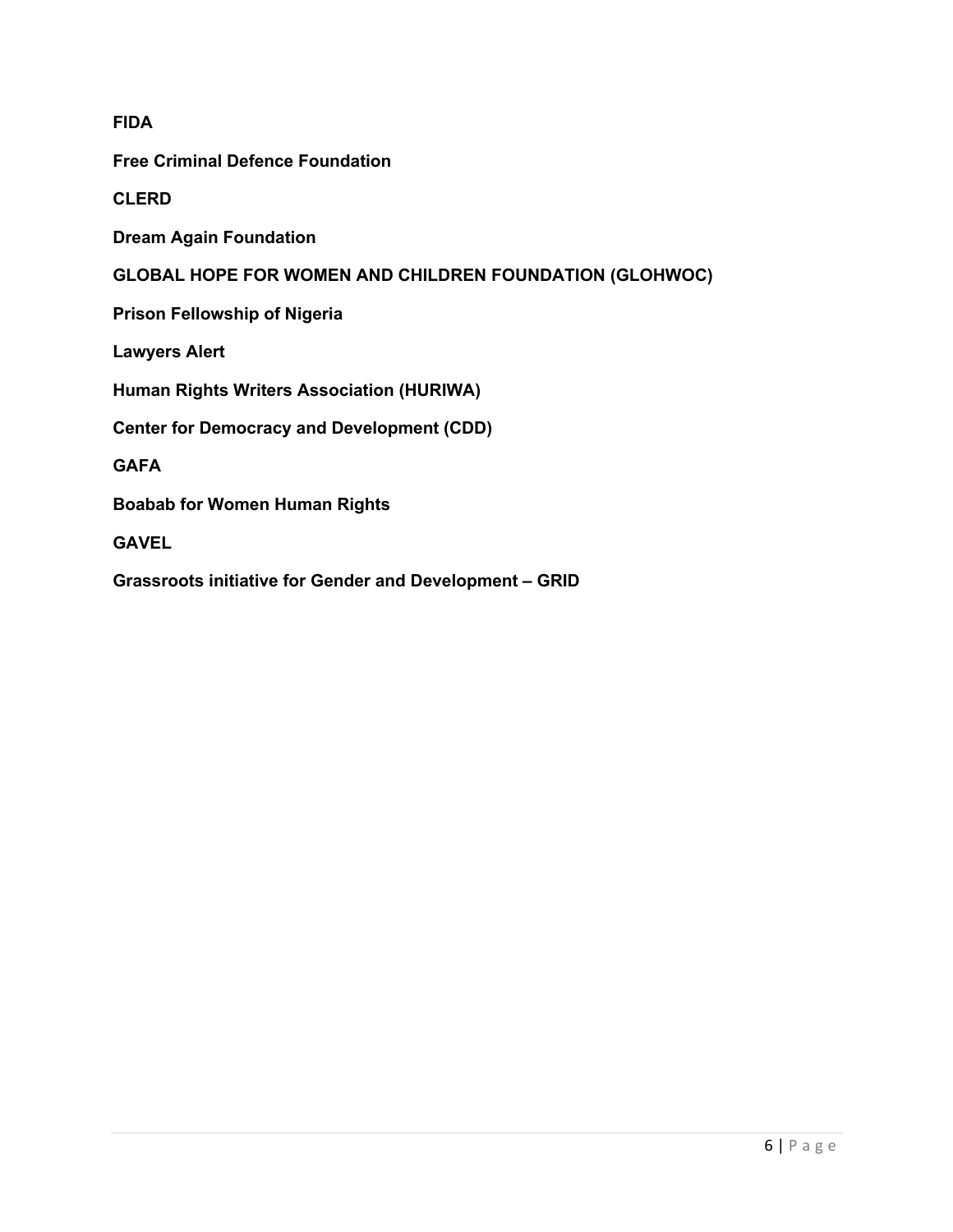# **Overview of Torture and Ill Treatment in Nigeria:**

Nigeria has a strong legal framework prohibiting torture, cruel, inhuman and degrading treatment. The Nigerian State ratified the United Nations Convention against Torture and the Optional Protocol in the year 2001 and 2009 respectively. Commendably, the country enacted the Antitorture law of 2017 in compliance with the requirement of enactment of a national law prohibiting torture. Nigeria has also a National Committee on the Prevention of Torture. Unfortunately, in spite of these legal steps, the use of torture by security agencies in Nigeria remains widespread and systemic. Accountability mechanisms for perpetrators of torture remains weak or nonexistent. Physical, mental /psychological torture and cruel inhuman and degrading treatment are regularly used at different levels of arrest/interrogation and in places of detention. Unfettered access to detention facilities remains a huge challenge negatively affecting oversight and monitoring activities. There are no established government mechanisms for the rehabilitation of Torture victims/ survivors. Generally, the COVID -19 pandemic aggravated issues of torture as the social distance protocols limited access to detention facilities. Activities of non-state actors and terrorist groups in the country introduced disturbing dimensions to the issues of torture especially as it concerns who can perpetrate torture vis a vis the obligations of law enforcement agents in Nigeria.

## **Torture as a crime solving tool**

Torture remains a regularly used tool by law enforcement officers despite the laudable enactments prohibiting torture and the commendable safeguards against torture as captured in both substantive and procedural laws of the country.

As far back as 2007 the Special Rapporteur on torture, cruel, inhuman and degrading treatment issued findings after a visit to Nigeria stating that torture and ill-treatment is widespread in police custody; particularly systemic in the Criminal Investigation Departments and that torture is an intrinsic part of the operations of law enforcement officers within the country.

The enactment of the Anti-torture Act of 2017 has not changed the situation as torture remains a crime solving tool for security and law enforcement agencies. Suspects who have been detained and accused of crimes ranging from petty theft to armed robbery and murder are those most vulnerable to torture and death in custody.

Torture is used to extract signed confessional statements from suspects which are mostly dictated by the investigating police officer. According to a report by Human Rights Watch, many victims describe signing a statement without knowing what it said, either because they were illiterate or because the document was withheld from them.

Regular feedbacks from Pro bono lawyers and Paralegals working with PRAWA, a nongovernmental organization in Nigeria providing legal and other support services to indigent inmates detail bitter experiences of torture, cruel, inhuman and degrading treatment in the hands of security agents.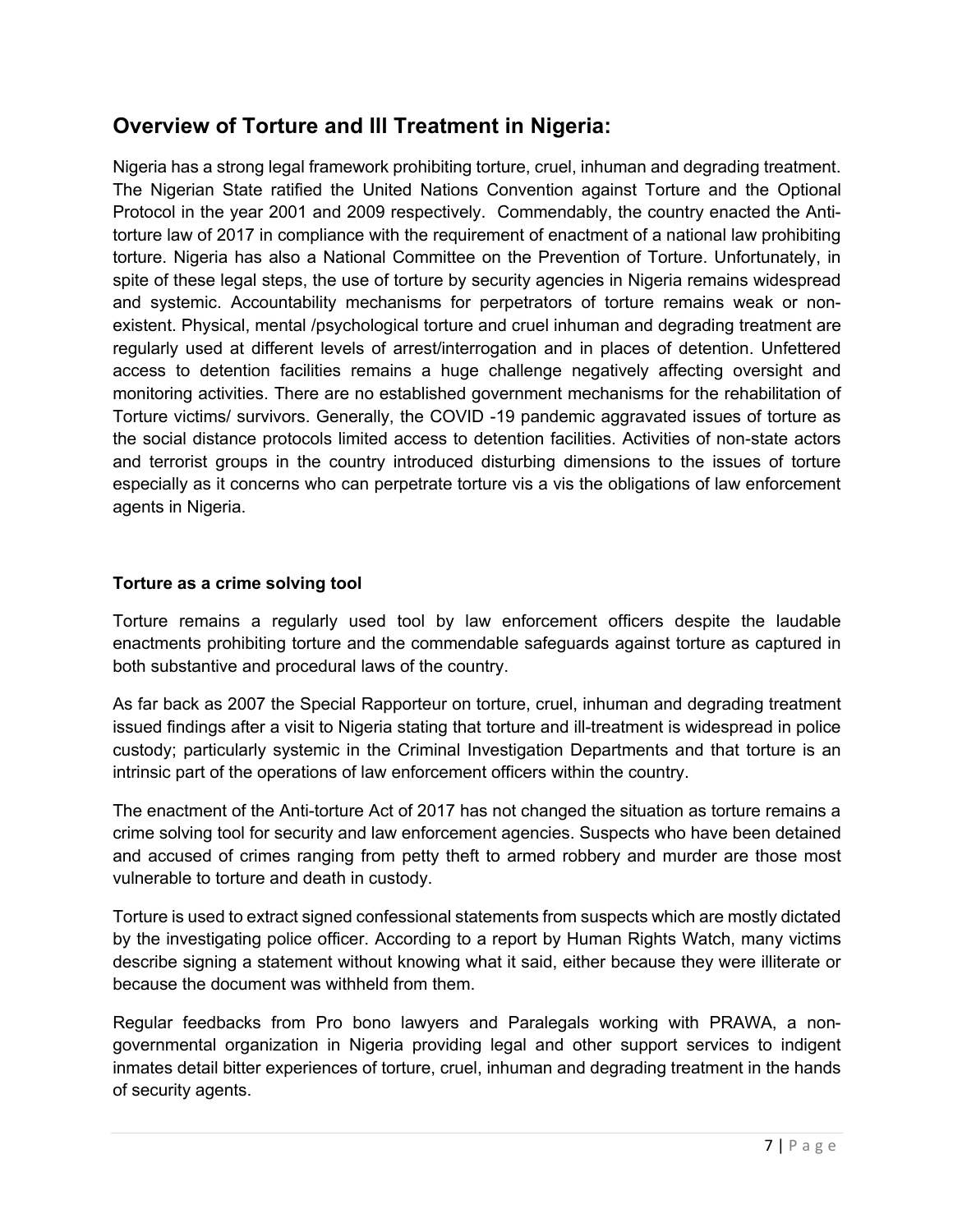The #EndSARS protest of 2020 which unfortunately ended in the extrajudicial killing of young protesters was also a response to overuse of torture by the disbanded Special Anti-Robbery Squad (SARS) of the Nigeria Police Force and other Specialized Units of the Nigerian Police Force and other security agencies.

#### **Ill treatment of persons in Correctional centers (prisons) and other detention conditions:**

Use of Torture and ill treatment manifests both during arrest/interrogation and in conditions of places of detention in Nigeria. Despite several legal safeguards against torture in Nigerian National laws, the high level of over-crowding prevalent in Custodial Centers in urban areas of the country demonstrates that these safeguards are not effectively implemented. The conditions of detention in these facilities are not in conformity with the United Nations Standard Minimum Rules for treatment of prisoners (The Mandela Rules). There are several circulated images of inmates sleeping on bare floors with little spaces in-between them. Most custodial facilities interning inmates beyond their capacities expose inmates to very poor water and sanitary hygiene conditions; poor quality of food and other inhuman and cruel treatment. The cost of feeding each inmate per day inclusive of cost for firewood or gas is four hundred and fifty naira (N450.00) an equivalent of less than a dollar about .008 dollars as at the time of writing this report. This is the case for many other detention facilities across the country. There is equally a crisis as a result of pre-trial detention. The true picture of this can be gleaned from the statistics provided by the Nigerian Correctional Service as at March  $1<sup>st</sup>$ , 2021 which showed that the total custodial capacity of the Nigerian correctional service is 56105 and the overall number of inmates is 65997 and of this population 47730 (72.32%) are the Awaiting Trial persons (ATP).

# **Ill treatment of mentally ill persons within the Criminal Justice Institutions and Mental health institutions**

Mentally ill persons in Nigeria are faced with a lot of challenges both socially and legally. The procedure for detaining mentally ill persons is plagued with arbitrariness and a lack of due process and the condition of detention/imprisonment do not comply with international standards. There is no record of independent review procedures for assessing cases in which mentally ill persons are being detained in prisons. This leads to a violation of the fair trial procedures and the principles of natural justice.

Often, mentally ill persons receive no psychiatric evaluation and treatment. Sometimes they are locked up in solitary cells and in chains. Even when medications are prescribed, funds are not made available to purchase the medications. These conditions worsen the state and well-being of mentally ill persons in custody. Most of them sleep on bare floors in custody or on torn mattresses and blankets. There is also no clear segregation between the "civil lunatics" and the "criminal lunatics", or between juveniles and adults, or between convicted and remanded. Even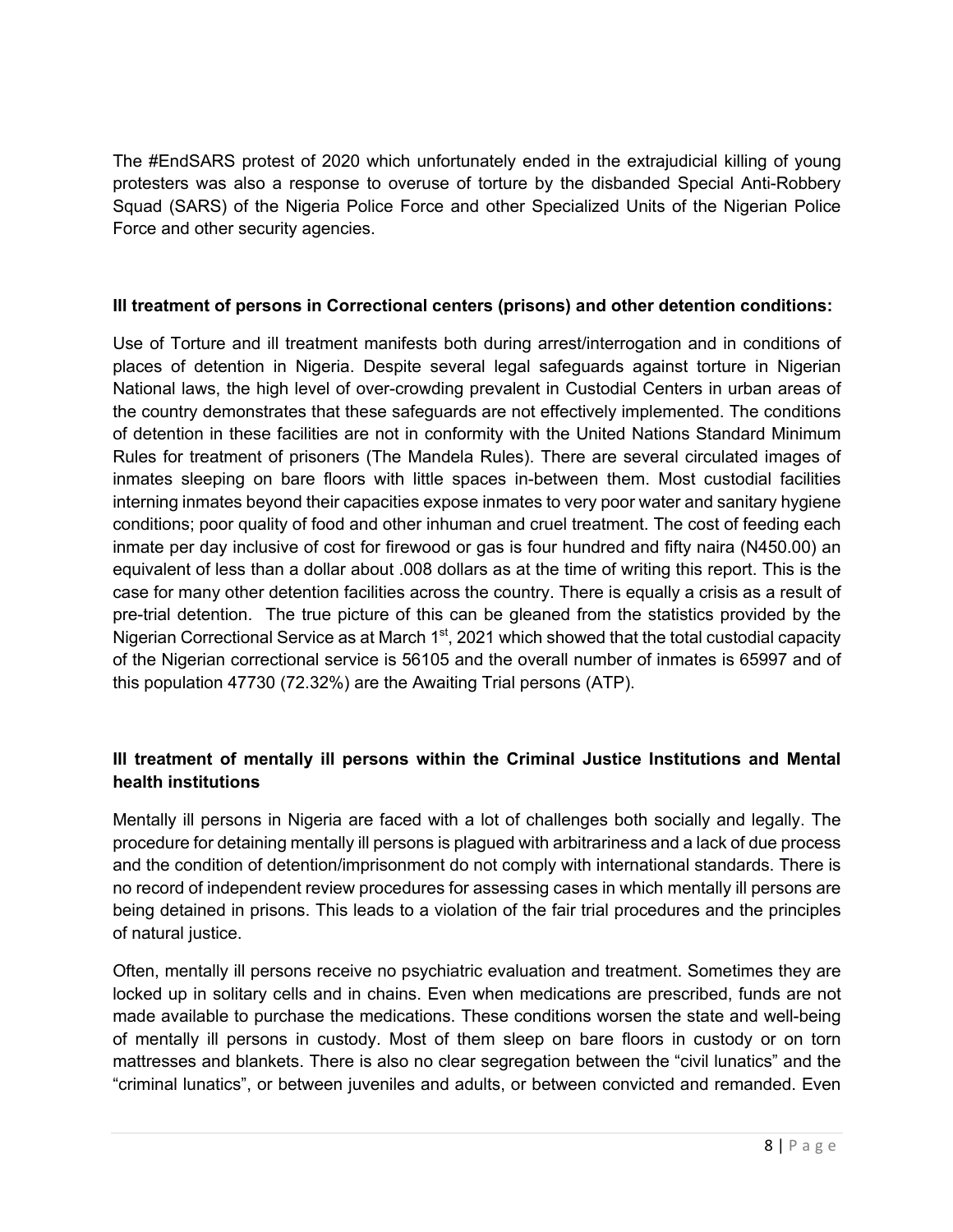those with babies have no special units. The guiding principles that decide where an inmate is housed seem to be based on manageability and availability of cells.

The Nigerian correctional service Act of 2019 has however made very progressive provision under Section 24 in terms of procedure for handling and managing persons that are mentally ill. There is a need to encourage the full implementation of Section 24 which also provides for the establishment of State Review Boards in all the States of the Federation for proper handling of mentally ill persons.

# **Pandemic induced torture**

The lock down period as a result of COVID 19 aggravated, reckless harassment, assault, torture and extra judicial killing of citizens in Nigeria by security agencies. Several cases of police brutality were recorded across Nigeria during this period, in less than two weeks of the lockdown 18 persons were killed extra-judicially across the nation. The National Human Rights Commission of Nigeria reported 33 incidents of torture, inhumane and degrading treatment across the nation.

As reported by CLEEN Foundation during the covid-19 pandemic project, several deaths were recorded from extra-judicial killings of innocent Nigerians by law enforcement agencies within the COVID-19 lockdown and relaxation period (March - August 2020). There were thirteen (13) documented cases of extrajudicial killings in the southeast region. Eight cases leading to the deaths of eight persons involving security agencies were recorded in Abia state. One of such incidence which happened at Ebem Ohafia, Abia State triggered a violent protest leading to the burning down of a police station and a magistrate court. In Anambra state three deaths were recorded, two were caused by security operatives enforcing government directives and one by the state task force. Moreso, in Imo state two persons were extra-judicially killed by security officers one at Ngor Okpala LGA, and one at Banana Junction Orlu LGA. The House of Representatives, in May 2020 directed security agencies in Nigeria to bring to justice the officials who were involved in the killings and other human rights violations committed by law enforcement personnel during the lockdown but till date none of the perpetrators has been brought to book.

Established human rights oversight mechanisms also found it difficult to operate at this time because of the challenges of restriction of movement.

The regulations / laws made by the Nigerian government restricting the movement of persons and social interactions to curb the spread of the virus unfortunately affected some vulnerable persons disproportionately. These were mostly the poor and needy, those that must move and work on daily basis to put food on their tables. These persons were placed in difficult situation of either staying indoors and dying of hunger or moving out to find food and be left at the mercy of law enforcement agents who were given the responsibility of enforcing the COVID-19 Regulations.

Some of the regulations were urgently made and the provisions crafted in a way that gave security agents the latitude to over-reach themselves and abuse the rights of the citizens. Nigerians were therefore exposed to different levels of human rights abuses ranging from harassment, assault, rape, torture, inhuman and degrading treatment in the hands of security agents.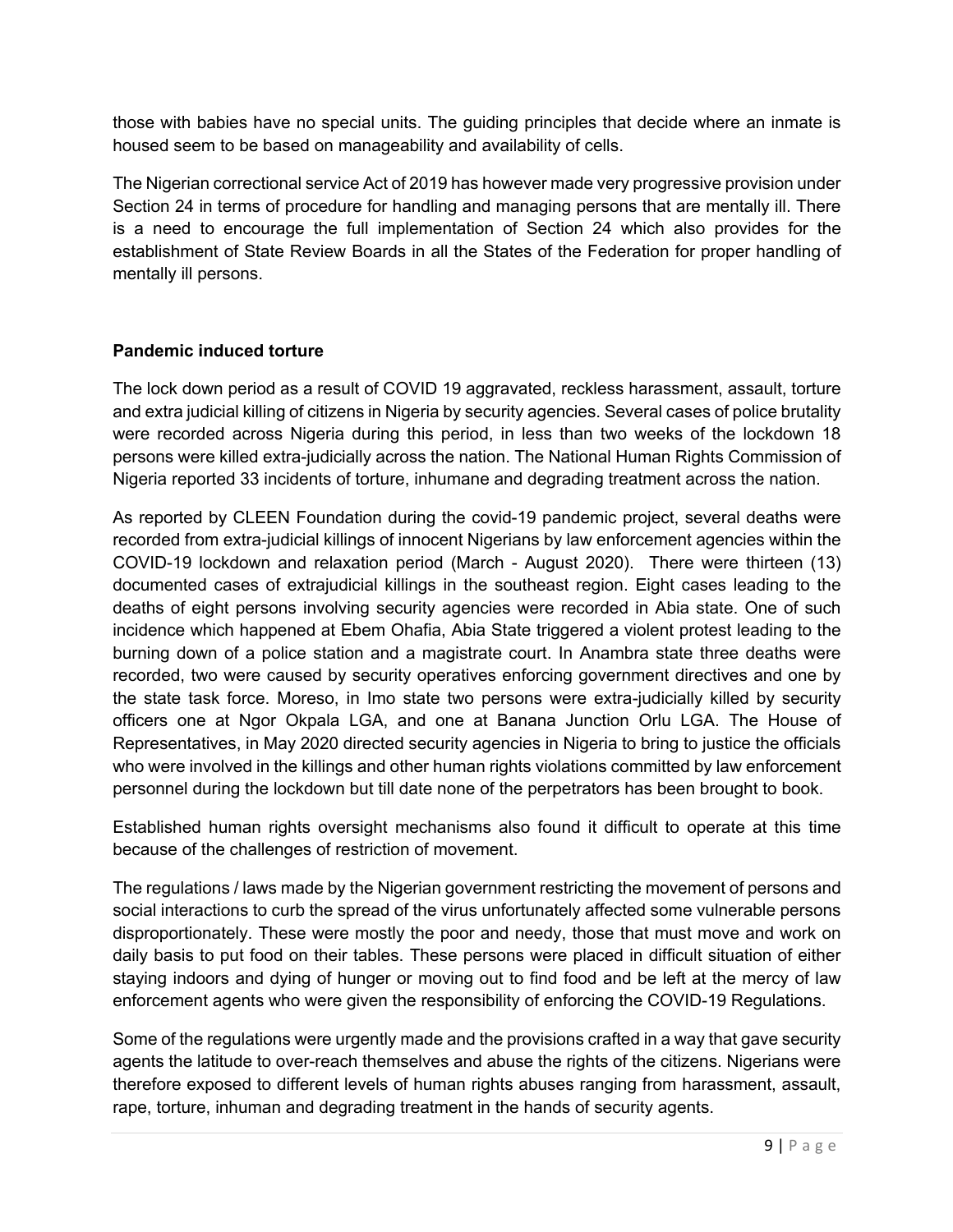Another major issue of concern was the fact that the restriction of movement made it very difficult for victims to access rehabilitative, legal and other services. The period also deepened the epidemic status of Sexual and Gender Based Violence and the failure of Law Enforcement officers to protect the victims. This exposed the gap that there are no structured and safe means of reporting torture and receiving the required support and justice.

# **Article 1 and 4: Improve on the Anti-torture Act and ensure its effective implementation**

Although Section 34 of the Constitution states that No person shall be subjected to torture or to inhuman or degrading treatment; it did not explicitly state that the freedom from torture, cruel and inhuman treatment is a non-derogable right. The Anti-torture Act 2017 fills the existing legislative gaps by explicitly making the right to freedom from torture, cruel, inhuman and degrading treatment a non-derogable right, criminalizing torture and protecting victims and witnesses of torture.

However, notwithstanding the existence of this law which criminalizes acts of torture and other cruel inhuman and degrading treatment, the use of torture by law enforcement and security operatives to solve crime through confessional statements and as punishment have remained rampant in the country and the law fails to provide an effective framework for victims to seek reparation.

Section 12 of the National law mandates the Attorney General of the Federation to make rules and regulations for the effective implementation of the law. Despite this, the undersigned organisations are not aware of any prosecutions for torture under the new law and no action has been taken by the Office of the Attorney General to make the much-needed rules for the effective implementation of the Anti-Torture Act in accordance with the provision of Section 12 of the Law.

Section 10 also mandates the Attorney General and other law enforcement and investigative agencies to ensure that the function of overseeing the implementation of the law is specifically assigned to a particular office or unit of the agency concerned. Presently steps are yet to be taken towards the actualization of the above.

Section 11 of the Anti-torture Act mandates the Attorney General of the Federation to ensure education / training of law enforcement personnel and such other persons involved in the custody, interrogation or treatment of any individual subjected to any form of arrest, detention or imprisonment on the prohibition against torture and the specific content of the law. However law enforcement and security operatives remain unaware of the existence of the law and its provisions. The few that are aware of the content of the law have acquired their knowledge through capacity building and awareness campaign carried out by civil society organizations.

Finally, the Act does not particularly create an obligation on the Government of the Federal Republic of Nigeria to provide and ensure an all-round redress for victims of torture. For instance there is no provision in the Act that ensures that victims of torture get restitution, rehabilitation and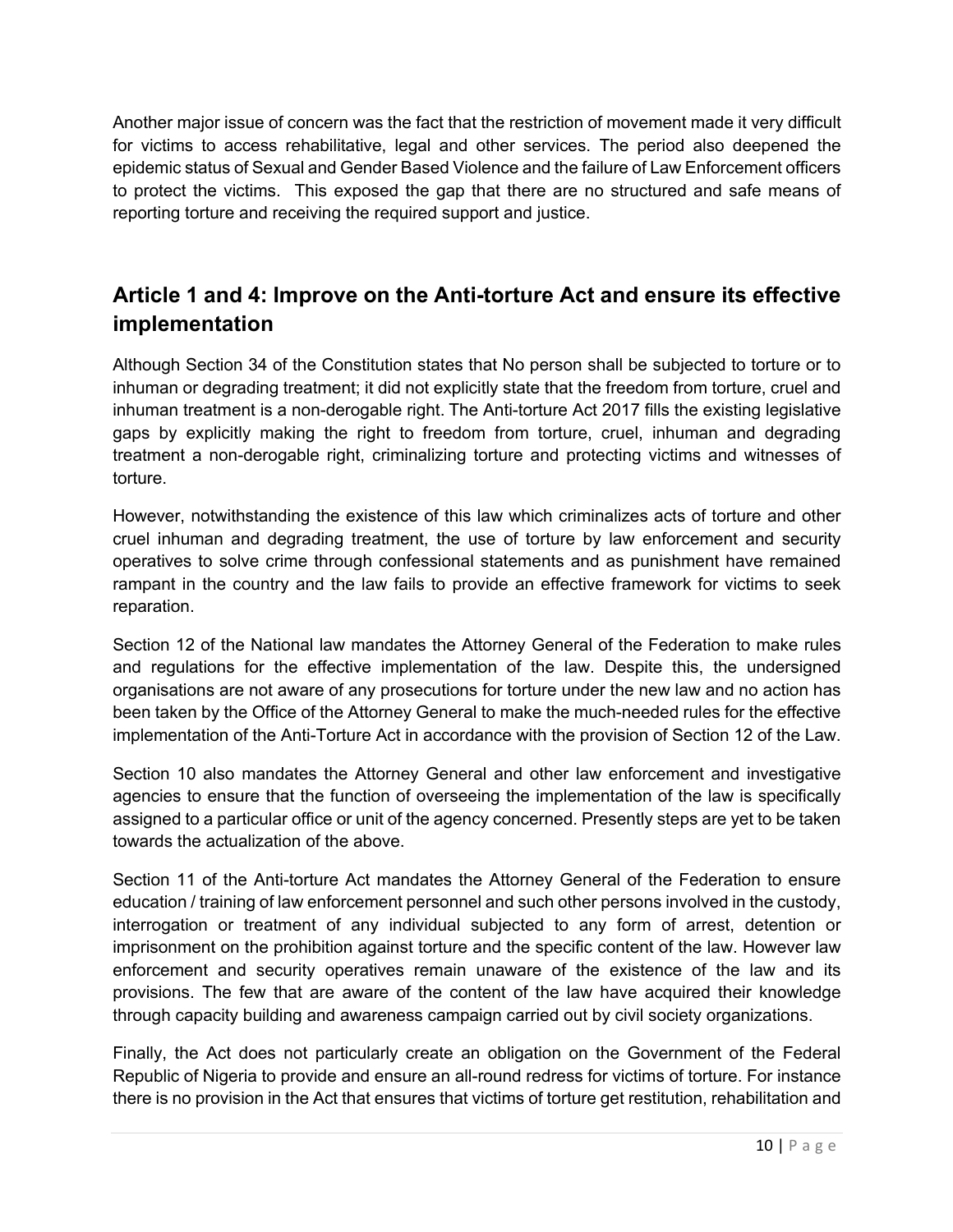satisfaction and guarantees of non-repetition. Of all the 5 forms of reparation for torture victims it only provided for a right of a torture victim to claim compensation which is barely enough.

## *Recommendations:*

The Nigerian Government should:

- 1. Make regulations to operationalize the Anti-Torture Act with specific rules to guide the procedures and processes for the documentation, investigation and prosecution of torture and other cruel inhuman and degrading treatment
- 2. Amend the Anti-torture Act to provide for holistic/full rehabilitation for torture victims and support institutional and sustainable structure for its effective implementation. In the interim pending the recommended amendment of the law, include rehabilitation in the standard operating guideline for the implementation of the Anti-torture Act.
- 3. Integrate specialized and holistic rehabilitation services into Public Health System
- 4. Amend the Anti-Torture Act to include the criminalization of ill treatment not amounting to torture by public officials
- 5. Prioritize and adequately fund training of public officials on the Anti-torture Act and in particular the prohibition and definition of torture, the obligation to investigate and prosecute and how to ensure that victims receive justice and reparation.

# **Article 2: Improve preventive measures**

#### **National Preventive Mechanism**

The Nigerian government ratified the OPCAT in July 2009 and established a 'National Committee against Torture' as a step towards fulfilling its obligations under the OPCAT. However, the mandate of the committee does not comply with the standards set out in the OPCAT. The Committee against torture has been unable to function effectively due to lack of independence. The committee does not have a legislative mandate. The instrument that constituted the committee aside not being a legislative text did not spell out the powers, selection process, terms of office, funding, and lines of accountability of the committee. The committee lacks operational independence as well as financial independence as they are placed under the institutional control of the Federal Ministry of Justice.

The NPM was established with a term of reference<sup>1</sup> issued by the Federal Ministry of Justice as opposed to a proper legislative text. This goes to affect the independence of the committee

<sup>&</sup>lt;sup>1</sup> See the copy @ http://www.bris.ac.uk/media-

library/sites/law/migrated/documents/nigeriatermsofreference.pdf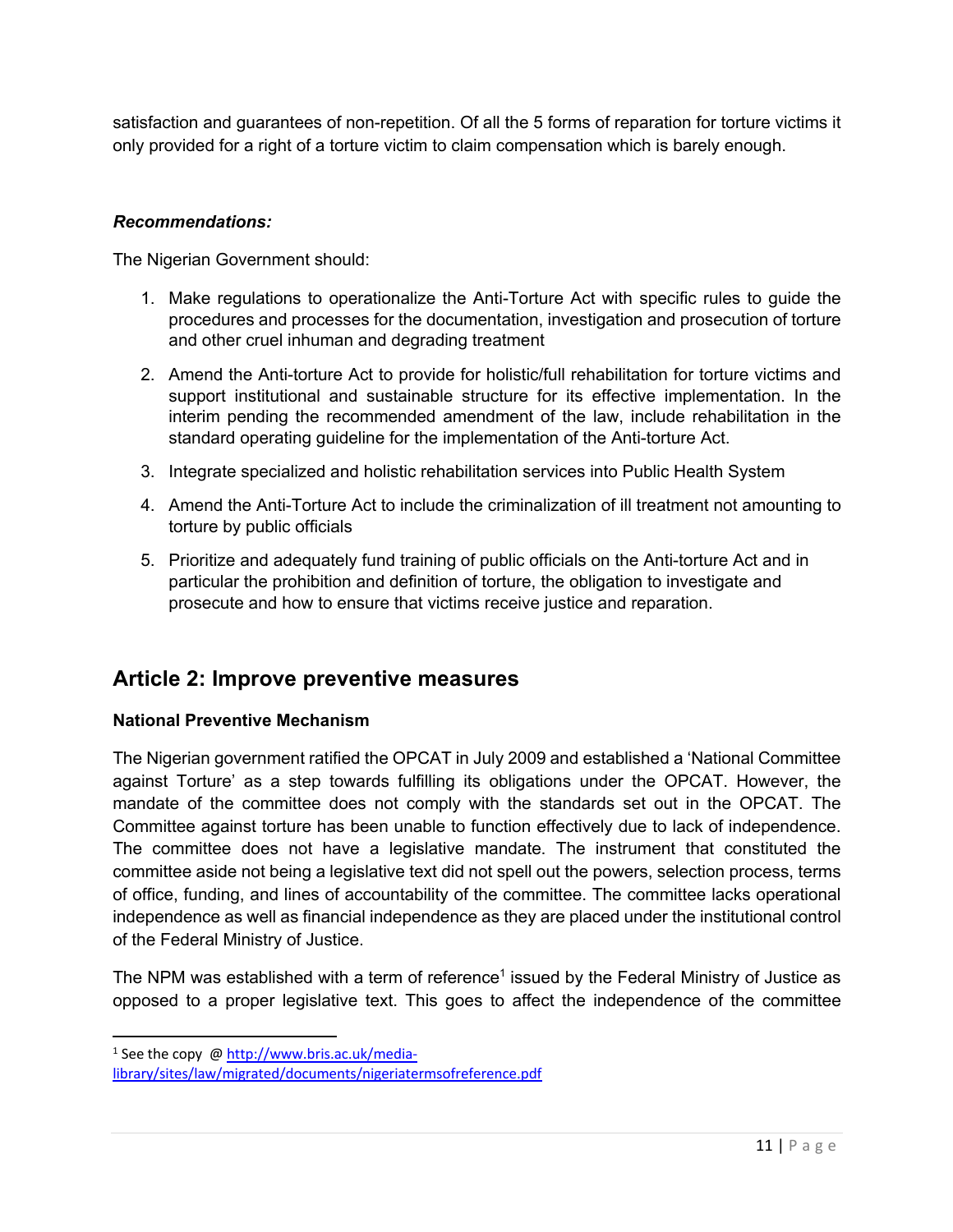because the Federal Ministry due to the nature of the document can at any point easily alter or withdraw the mandate of the committee.

The committee is charged with the duty to receive and consider complaints on torture; conduct visits to places of detention and examine allegations of torture, prevent torture by reviewing the treatment of persons in detention, put in place a national anti-torture policy. However, lack of legal and operational independence and limited funding have prevented NCAT from carrying out its work effectively.

#### *Recommendations:*

The Nigerian government should-

- 1. Review the mandate of the NPM and ensure compliance with the standards set out in the OPCAT
- 2. Ensure the functional independence of the NPM by Promulgating a law establishing the NPM, setting out their compositions, sphere of competence
- 3. Allocate sufficient funding and resources for the NPM to carry out their mandate
- 4. Create an obligation on competent authorities/institutions/agencies to examine the recommendations of the NPM and its implementation

#### **Monitoring of places of detention**

The ACJA provides that the chief judge of each state, or any magistrate designated by the chief judge, shall conduct monthly inspections of police stations and other places of detention within the magistrate's jurisdiction, other than prisons, and may inspect records of arrests, direct the arraignment of suspects, and grant bail if previously refused but appropriate.

On the other hand, the Nigeria Correctional service Act also makes provision for there to be official visitors to custodial centers. These official visitors are to inspect the wards, cells, journals, registers and books of the custodial centers, receive complaints from inmates and call the attention of the superintendent to any irregularity including structural defects discovered during the visit. The Legal Aid Act of 2011 also mandates the council to conduct inspections of prisons, police cells and other places of detention to assess the circumstances under which such persons are detained.

The above notwithstanding, there are no regular monitoring visits to police stations, custodial facilities (prisons) and other places of detention. There is also limited monitoring of detention places by independent nongovernmental observers. Where some of the visits or inspections mentioned above in accordance with the law do take place often times the body carrying out the visits are not able to ascertain the real situation of those persons deprived of their liberty because before the visit the detention facility concerned would have removed and destroyed every evidence that will point to or suggest that torture or any irregularity takes place there.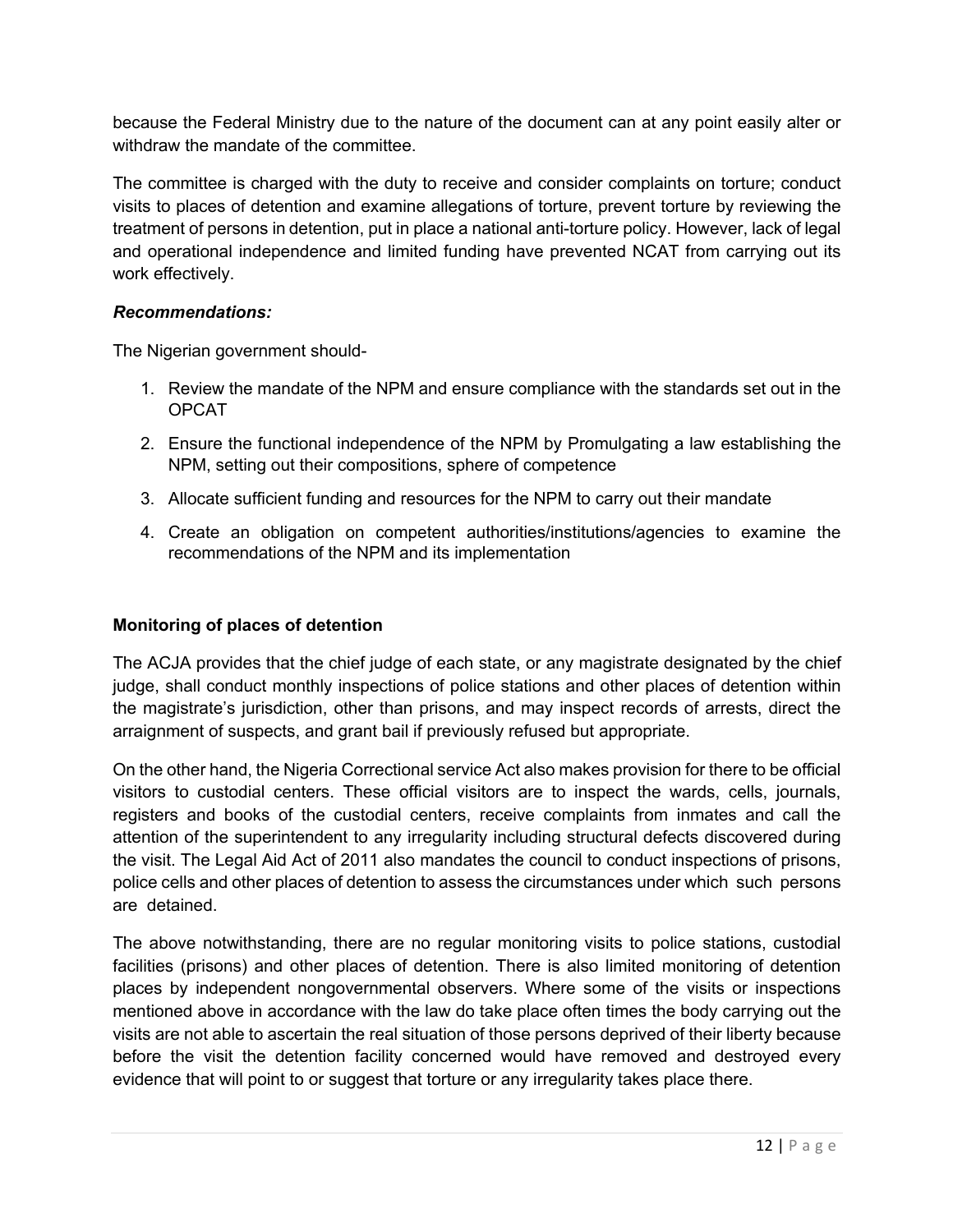#### *Recommendations*

The Nigerian Government should-

- 1. Ensure civil society access to and monitoring of places of detention
- 2. Provide support in gathering and assessing accurate statistics of who and who are in places of detention
- 3. Ensure the bodies/agencies given the mandate to visit and monitor places of detention have the actual power to choose freely the places to visit and have unrestricted access to all parts of the premises and facilities. This should include the power to interview all persons in detention without the presence of the authorities
- 4. Prioritize and provide funding and adequate resources to all government established bodies with the mandate to monitor places of detention.

#### **Lack of implementation of essential safeguards**

The Nigerian government has made some progress towards prohibition and prevention of acts of torture by security and law enforcement agents through the enactment of laws. The constitution of the Federal Republic of Nigeria creates a right of freedom from torture. The Anti-torture Act expressly criminalizes acts of torture perpetrated by public officials<sup>2</sup>. The Administration of Criminal Justice Act and laws for states that have domesticated the same and the Evidence Act<sup>3</sup> makes inadmissible statements obtained from accused persons/defendants through torture. Furthermore, the Administration of Criminal Justice Act as a form of safeguard against torture provides for the use of visual or audio recording whilst obtaining a volunteered confessional statement from a suspect<sup>4</sup>.

The Nigerian Correctional Service Act also gives the superintendent of a custodial facility (prison) the power to refuse to admit any person brought in with severe bodily injury into the custodial facility.<sup>5</sup> The above notwithstanding, acts of torture have persisted in Nigeria. There are daily reports of torture of suspects by police, military and other law enforcement agencies, to elicit confessional statements.

To a large extent, these cases of torture and ill-treatment by the police and other law enforcement agencies are often accompanied by serious violations of the due process of law like acceptance of coerced confessions contrary to the provisions of the law. The suspects are not given the opportunity to inform the court that they had been tortured and the obligation to ensure that a

<sup>2</sup> Section 9(1) Anti-Torture Act 2017

<sup>&</sup>lt;sup>3</sup> Section 29 (2) Evidence Act

<sup>4</sup> Section 15(4) Administration of Criminal Justice Act 2015 Furthermore, Section 17 of the Act provides for the taking of the statement of a suspect who wishes to make statement in the presence of a legal practitioner of his choice, or where he has no legal practitioner of his choice, in the presence of an officer of the Legal Aid Council of Nigeria or an official of a Civil Society Organization or a Justice of the Peace or any other person of his choice.

<sup>5</sup> Section 13(3)(a) Nigerian Correctional Service Act, 2019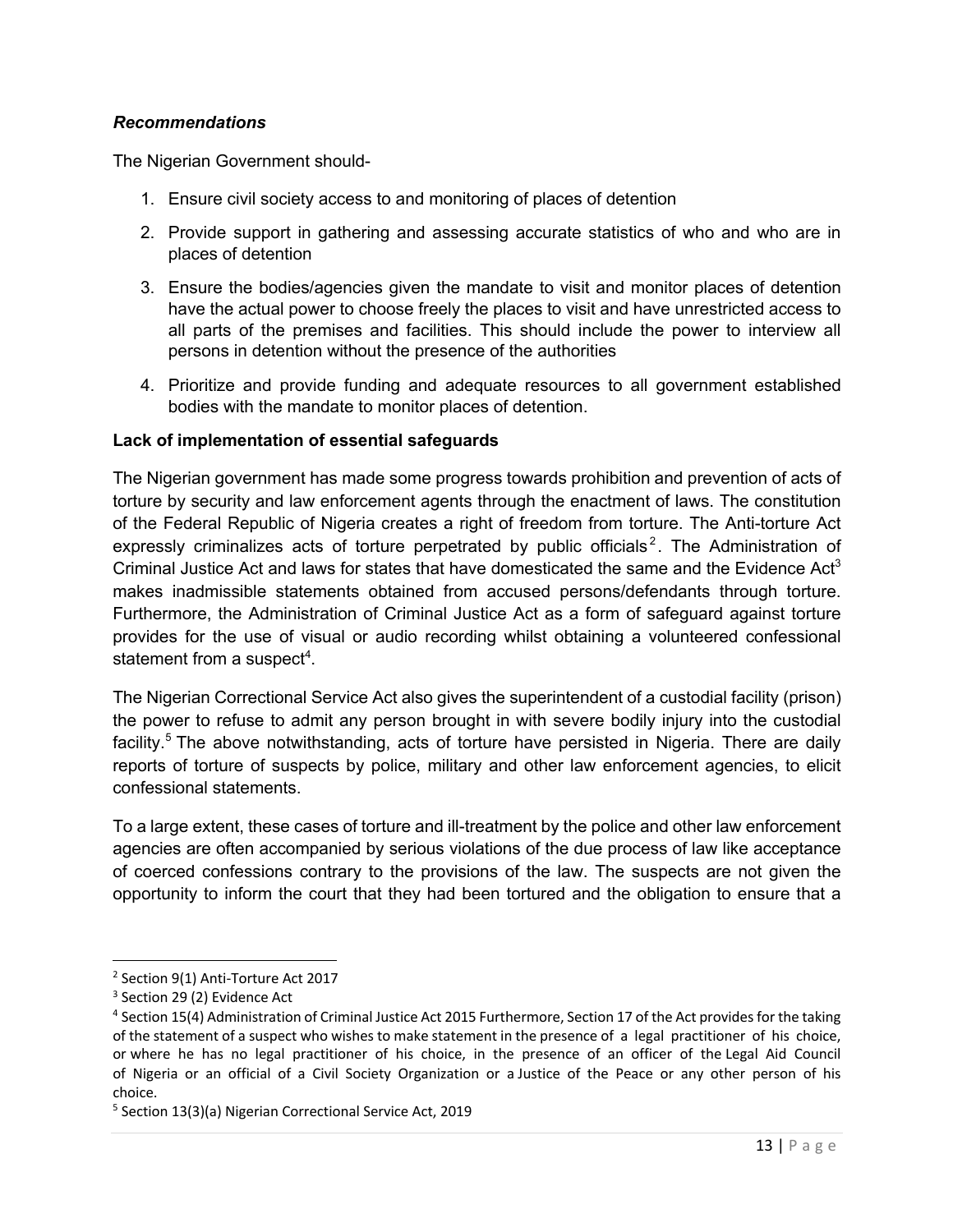suspect's lawyers is present during confessional statements and that these are video recorded is not implemented in practice.

Absence of Legal representation facilitates the use of torture and other forms of ill treatment during interrogation. The police would less likely torture a suspect who has legal representation. The Legal aid Act obligates the Nigeria police to inform suspects of their entitlement to legal services from the moment of arrest and where such suspect cannot afford the services of a legal practitioner to notify the Council to represent him if he so desires. This provision is rarely complied with; in fact, most of the officers of the force are not even aware of the existence of this provision of the law. From the point of arrest, the police typically do not inform suspects of their right to a lawyer and the suspects often times do not seek legal advice, either because they were not aware of their right to do so or could not afford to pay a lawyer.

The Legal Aid Council of Nigeria (LACON) like many other bodies set up by the Nigerian government is seriously under-funded and unable to provide services in all but only a small number of cases. The Legal Aid Council has offices in each of Nigeria's thirty-six states, but the capacity of these offices is extremely limited.

Another issue of lack of due process of the law is that of prolonged periods of arrest and stay in police custody detention, Section 35 (4) of the Nigerian constitution stipulates that the police must bring a person before a court of law within "a reasonable time." If there is a competent court of jurisdiction within a forty-kilometer radius, "a reasonable time" is defined as twenty-four hours. If there is no court within forty kilometers, arraignment must take place within forty-eight hours or "such longer period as in the circumstances may be considered reasonable. If suspects have not been brought before a competent court of jurisdiction within two months, they must be released unconditionally or "upon such conditions as are reasonably necessary to ensure that he appears for trial at a later date. In practice this is rarely adhered to by the police. Police detention in some cases can last for a period ranging from several weeks to several months. This long period of police detention gives room and enough time for acts of torture and other forms of ill treatment to take place.

#### *Recommendations*

The Nigerian Government should:

- 1. Prioritize and provide adequate funding for the training and re-training of security and law enforcement officers on the provisions of the Anti-torture Act and all laws guiding the administration of criminal justice and also ensure their inclusion into the training curriculum of all agencies with the mandate to arrest and detain.
- 2. Provide materials and up-to-date equipment for forensic investigation in tackling high rate of crime and training and re-training of personnel on competent and intelligent investigation.
- 3. Ensure adequate funding of the Legal Aid Council to carry out its mandate effectively
- 4. Strengthening institutions with oversight functions on the Nigeria Police Force and other law enforcement agencies. Specifically, the accountability units within the Nigeria Police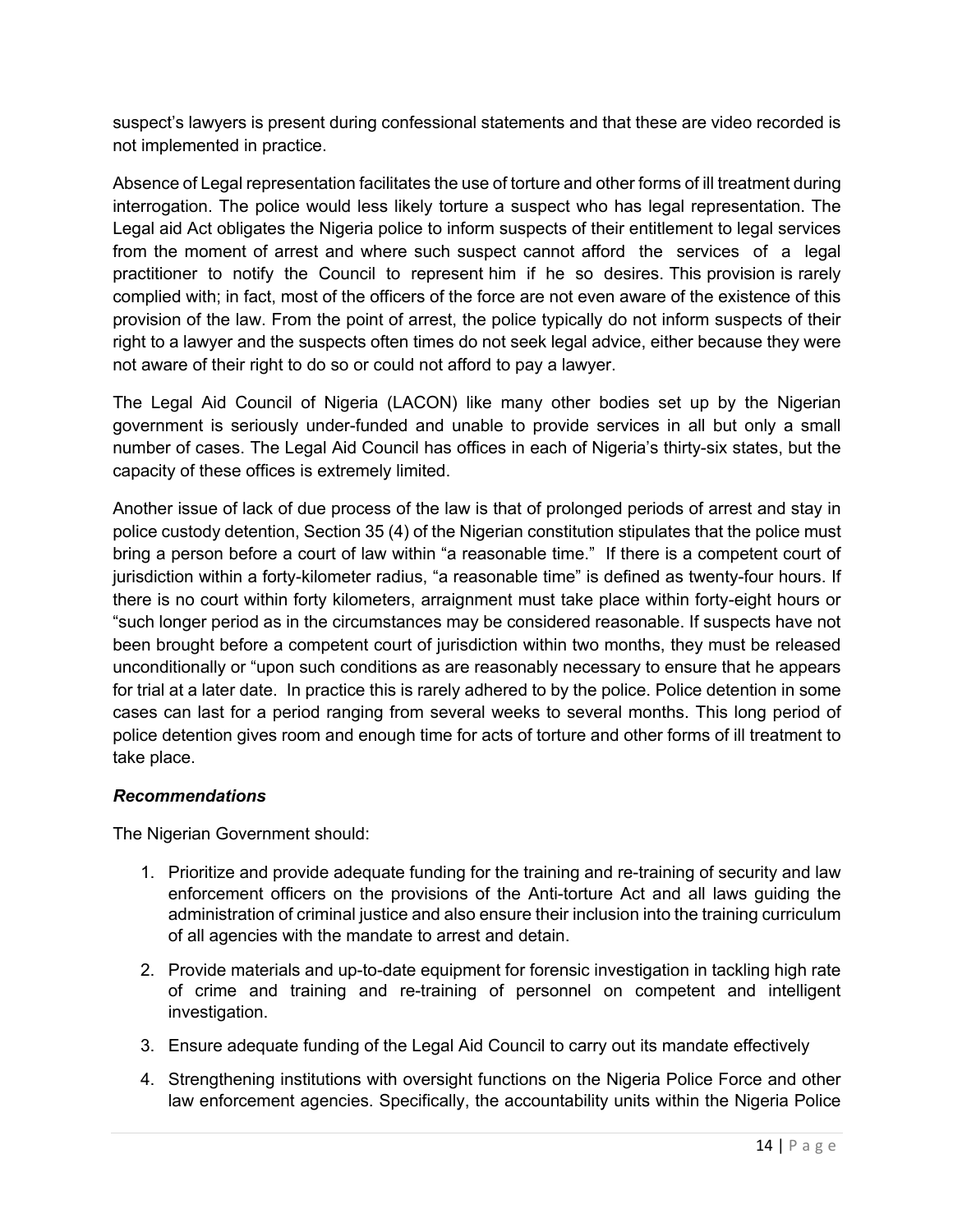need to be unified, integrated and optimised for better achievement of their mandate and ease of tracking records of offending officers and ensuring that no one escapes accountability.

- 5. Promptly punish erring law enforcement officers in accordance with the Anti-Torture Act
- 6. Ensure that law enforcement agencies are regularly sensitized on the legal safeguards contained in various laws against torture and that they abide strictly by them.

#### **Prevent ill treatment of mentally ill persons.**

In Nigeria, persons with mental disabilities are detained in or commuted to custodial facilities (prisons). There are no national safeguards for protecting persons with mental disabilities against unjust and arbitrary detention. There are 3 broad areas in which persons with mental disabilities in prison custody are categorized: persons who have been convicted of a criminal offence, persons on remand who have been charged with a criminal offence and persons on remand who have not been charged with any criminal offence. This last group is referred to as "civil lunatics" while the others are referred to as "criminal lunatics"

Civil lunatics are often detained at the insistence of their family members, with the support of the police. Reason being that some of these families are unable to pay for the treatment of these persons in psychiatric hospitals or some for other reasons, do not wish to send their family members to a psychiatric hospital. This is a clear violation of Nigeria's international human rights obligations.

There are several issues about the treatment of mentally disabled persons within the criminal justice system in Nigeria. One relates to the procedure for detaining mentally disabled people in prisons. The process is plagued by arbitrariness and a lack of due process.

The conditions of detention/ imprisonment of mentally disabled persons do not comply with international standards. Most of them sleep on bare floors in the prison or on torn mattresses and blankets, a situation which is also common to other prisoners, especially those on remand, because of overcrowding and lack of adequate resources. There is no clear segregation between the civil lunatics and the criminal lunatics, or between juveniles and adults, or between convicted and remanded. Those with babies have no special units. The conditions of detention raise concerns about violations of the rights to protection of every person from torture and cruel, inhumane, and degrading treatment. These conditions expose them to personal suffering and indignity.

Furthermore, the current law in force in Nigeria - The Lunacy Act - treats mental healthcare as separate from the primary healthcare system. This fuels the stigma attached to mental healthcare and limits the accessibility of psychological care by victims of such in Nigeria. Again, given the challenge of resource inadequacy, most of the funds provided for mental health institutions are used only in the hospitals and for the treatment of persons with severe mental disorders.

#### *Recommendations*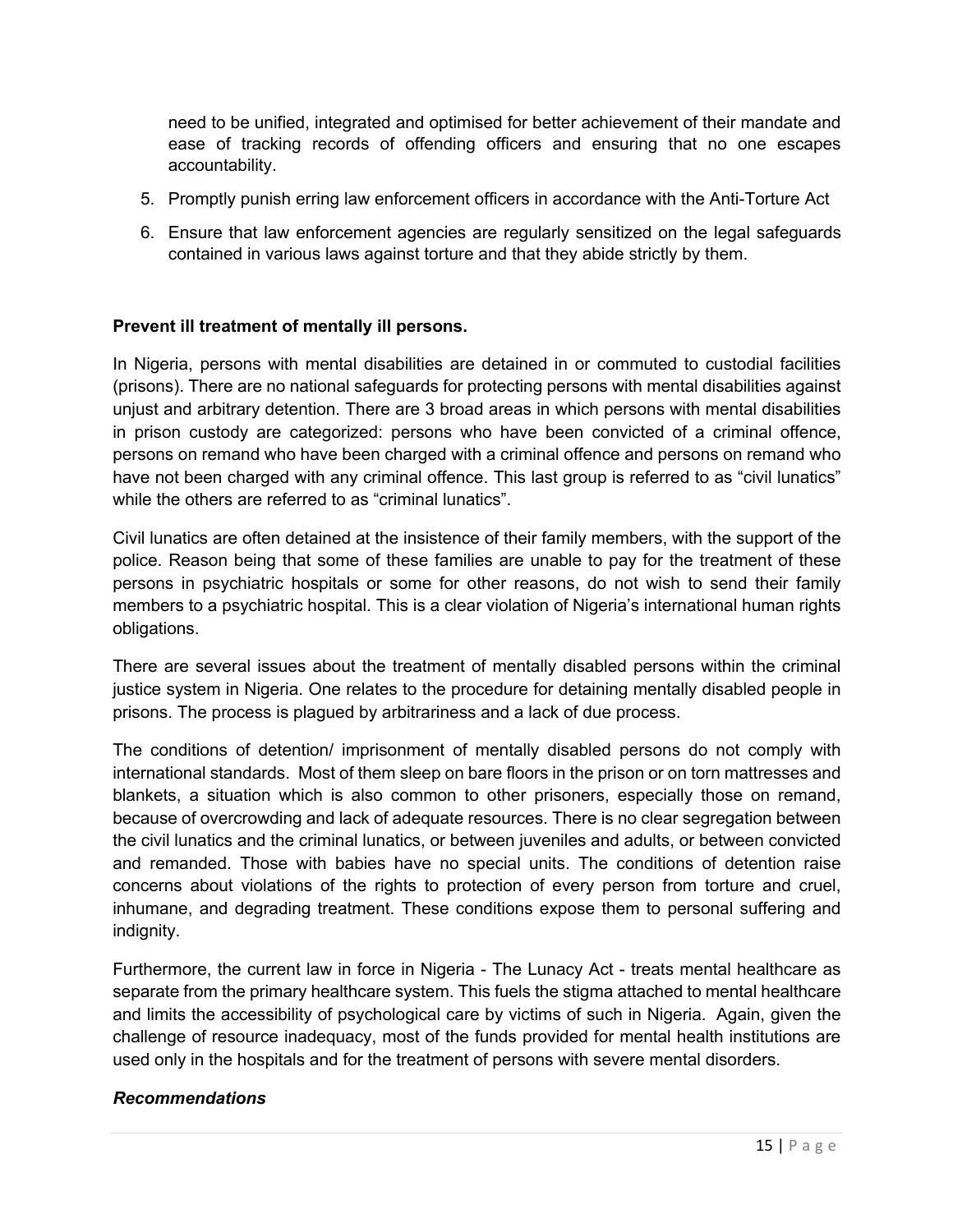The Nigerian government should

- 1. Stop all detention of persons with mental disabilities who are not accused or convicted of criminal acts.
- 2. Identify and divert away all mentally ill persons from custodial facilities to psychiatric hospitals/therapeutic setting.
- 3. Ensure training and capacity building on access to justice and treatment of persons with mental disabilities for relevant stakeholders
- 4. Review the existing outdated mental health law and enact a model mental health law
- 5. Include mental healthcare in the Nigeria primary healthcare system.

# **Use of lethal force to quell civil unrest and other agitations:**

Force Order 237 is the rule that guides the use of firearms by police officers in Nigeria. One of the most exploited parts of the order is that which gives the police officer the right to shoot "if he cannot by any other means arrest a person who takes flight in order to avoid arrest, provided the offence is such that the accused may be punished by death or imprisonment for 7 years or more." It's been argued that in practice, this is usually why some police officers who shoot people go scot free as long as they are able to claim with the collaboration of their colleagues that the person resisted arrest and attempted to flee a crime scene then the shooting is justified. There is also the big issue of lack of oversight to effectively investigate the authenticity of the claim made by the shooting officer.

Again, subsection 2 of section 33 of the Constitution of the Federal Republic of Nigeria which provides for the fundamental right of everyone to life goes further to create an exception to the effect that a person who dies as a result of the use, to such extent and in such circumstances as are permitted by law, of such force as is reasonably necessary in order to effect a lawful arrest or to prevent the escape of a person lawfully detained is not to be regarded as having been deprived of his/her right to life. This also gives arbitrary powers to the police officer to shoot at a harmless citizen and then turn around to claim that he/she attempted to resist arrest.

The force order also instructs police officers in "riot" situations to "single out" and fire at "ringleaders in the forefront of the mob". The definition of riot is so vague, that all protesters, however peaceful, are at risk. The force order also directs officers to fire "at the knees of the rioters" and explicitly prohibits firing in the air. The alleged killing of #EndSARS protesters in October 2020 was the height of the brazen denial of citizens right to life.

## *Recommendations*

1. While the steps taken to by the Nigeria Police Force to revise the force order 237 are commendable, the personnel of the Nigeria Police Force should be trained and sensitized on the new provisions of the Force Order and international standards on the use of force.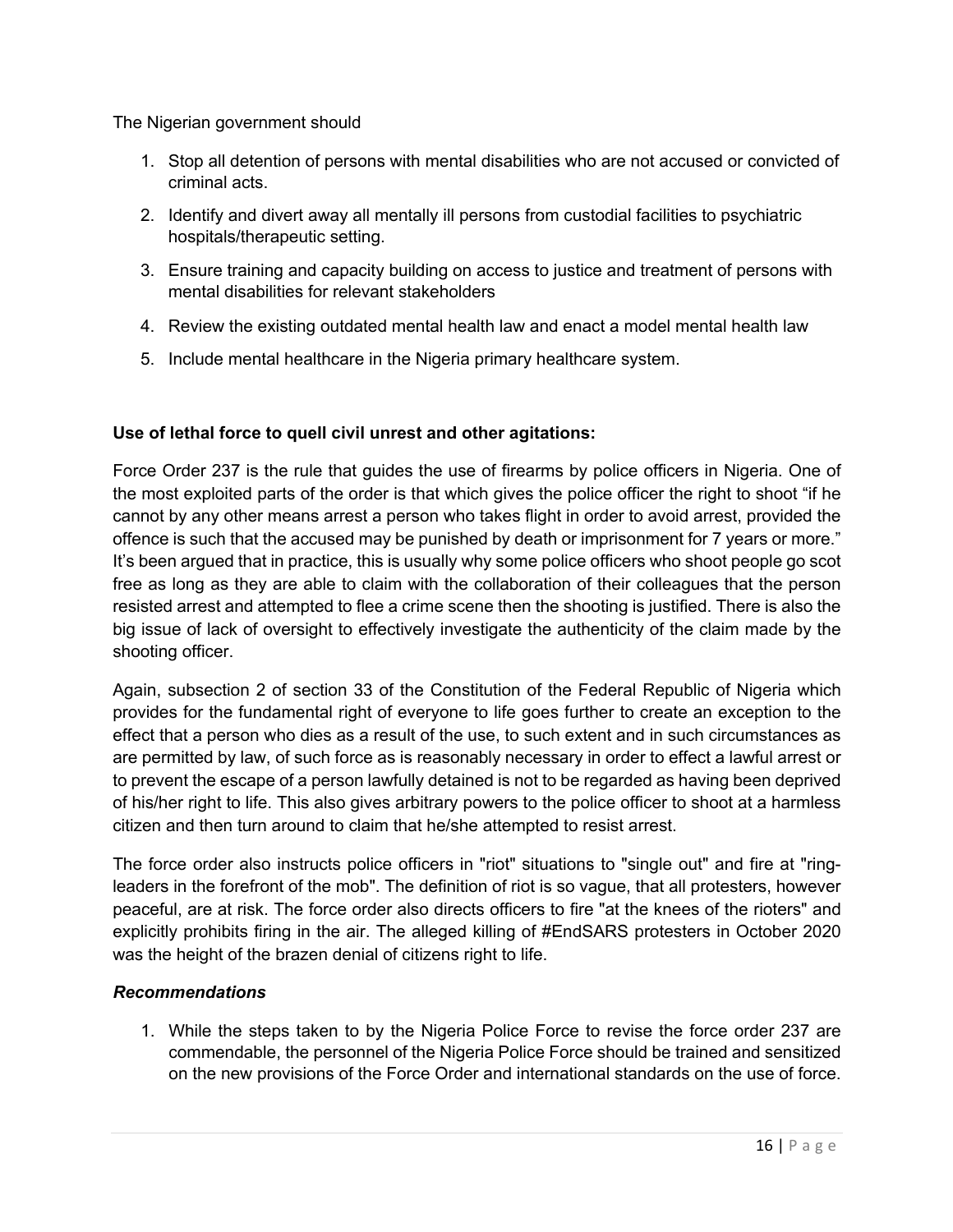# **Article 11: Conditions of detention**

### **Overcrowding and Excessive use of Pre-trial Detention**

Most places of detention are severely overcrowded, which is one of the main contributors to detainees suffering Torture and CIDT. Research conducted by PRAWA shows that the total custodial capacity of the Nigerian correctional service is 56105 and the overall number of inmates is 65997. There are two main reasons for this.

First, is the excessive use of pre-trial detention resulting in 47730 (72.32%) of detainees being in this category. Suspects are remanded in prison custody to enable investigation as opposed to the precautionary measure of ensuring that accused persons attend court to take their trial as provided in the constitution. It is also used to further punish suspects who have refused or are unable to produce bail money.

The police usually refer suspects charged with capital offenses, such as armed robbery and murder, to Magistrates Courts, knowing that they do not have the competent jurisdiction to hear such cases \*once remand order is given adequate follow-up is needed (Part 30 of ACJA). This tactic is used by the police to gain extra time to conduct investigations. In the majority of these cases the trial is not concluded within the legally required two-month period provided for by the constitution.

Second, is the criminalization of petty offences certain behaviors like street hawking, alms begging, wandering, being an idle or disorderly person, being a rogue or vagabond, prostitution and some environmental and traffic violations are criminalized. These classes of persons are subjected to several forms of ill treatment and torture including sexual abuse in the process of arrest and detention.

All of this is closely linked to poverty and marginalization some of the pretrial detainees who are poor and end up in pretrial detention not because they are likely to abscond, reoffend or threaten witnesses, but simply because they are poor and unable to comply with onerous bail conditions; afford money bail and are unlikely to be able to pay for the services of a lawyer.

#### **Recommendations**

The Nigerian Government should:

- 1. Decriminalize and declassify petty offenses by ensuring that such offenses are removed from its statute book as criminal offences and effective utilization of non-custodial measures provided for by the ACJA and the Nigerian Correctional service Act of 2019
- 2. Prioritize and adequately provide funding of the non-Custodial directorate of the NCoS
- 3. Develop and apply diversion strategies alternative to criminal prosecution in cases involving juveniles on minor cases of non-violent nature, mental health, and drug addictions
- 4. Review the quota for inmates feeding in tune with the economic state of the country and adequate provision of necessities to alleviate inmate suffering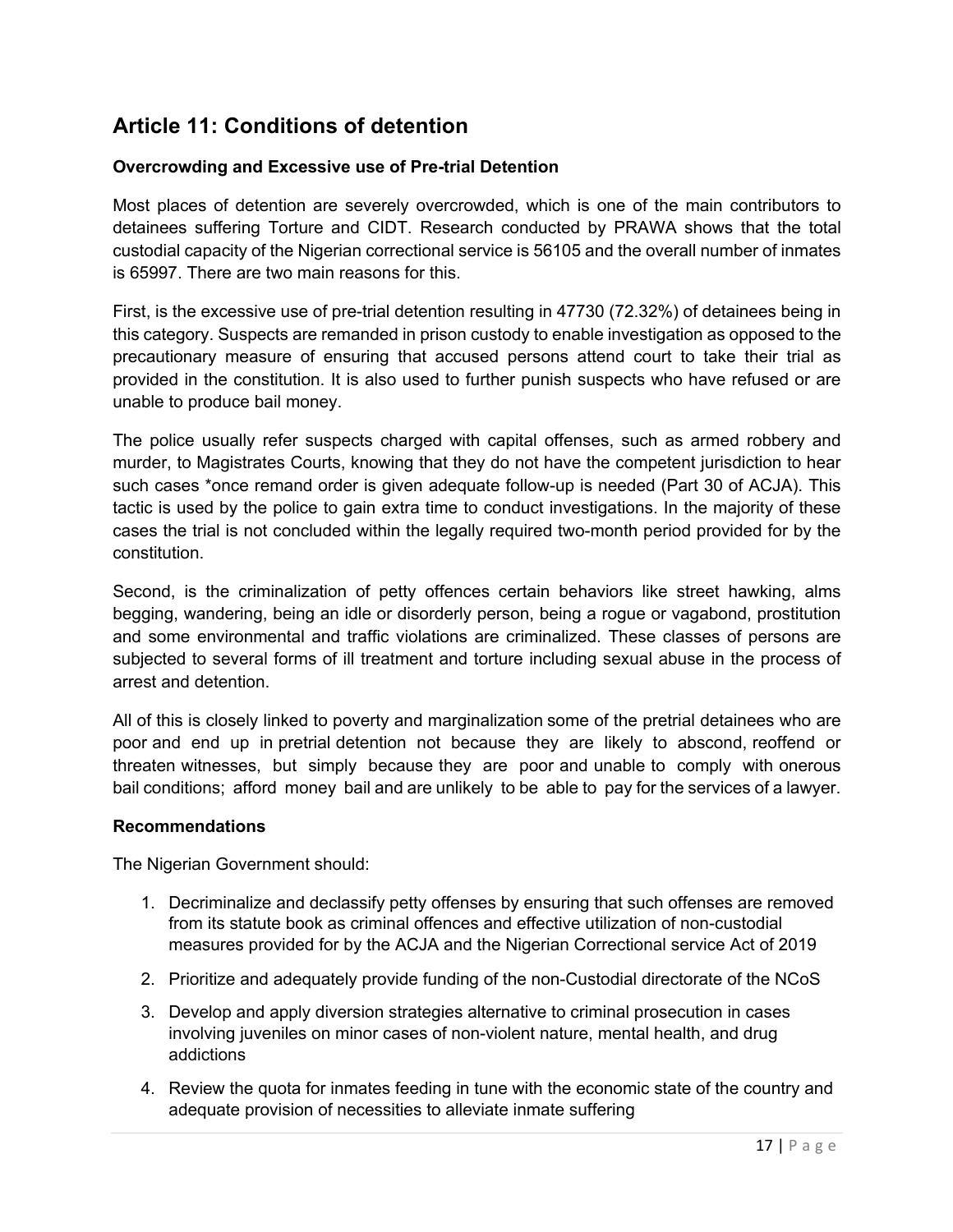- 5. Ensure compliance by the relevant agencies with the provisions set to ensure periodic review of cases of pre-trial detainees to avoid detention in perpetuity.
- 6. Ensure adequate budgetary allocations to the Legal Aid Council of Nigeria to be able to fulfill its mandate of provision of legal representation for indigent Nigerians.
	- Ensure anyone who requires legal support gets it by adequate bodies including CSOs. Strengthen the ability to coordinate effectively with other (office of the public where they exist)
	- LACON should strengthen the national data base for pro bono and paralegal services clearing house
	- Ensure duty solicitors are adequately utilized.

# **Article 12-14: Investigation, prosecution and reparation for torture victims**

## **Lack of documentation and investigation of torture allegations**

The majority of complaints about torture and other forms of ill treatment do not lead to investigation of any kind. In most cases involving allegations of torture by security forces no proper investigations or measures have been taken to bring suspected perpetrators to justice. In cases where investigations have taken place, they were usually internal within the police or military, the findings were not made public, and no criminal or disciplinary action was taken against the police or military involved. The Police therefore remain susceptible to corruption, faced with allegations of human rights abuses, and operate with widespread impunity in the apprehension, illegal detention, and torture of suspects.

The above situation is not new. Over the years, several Civil Society Organizations both local and international have reported on the pervasive use of torture by police and other security agencies. SARS officials have been implicated in widespread human rights violations and have garnered a reputation for arbitrary arrests, torture, rape, extortion, unlawful detention, and extrajudicial killings.

In recent years, Nigeria has experienced a significant increase in violence targeting civilians by state forces. The Nigerian government, however, has failed to conduct investigations of the torture allegations and bring the perpetrators to justice despite promises of police reform.

One of the main reasons for these problems this is the lack of systematic record of arrest and detention. The provisions of the law mandating the police to record and maintain records of arrest exist only in paper and not in practice. This is partly due to lack of resources and also to enable the inability to gather evidence of arbitrary arrest, illegal and prolonged detention and torture on their part. The implication is that there are no documents to rely on in determining the number of persons arrested the number of persons in detention, how long they have spent in detention and the number of persons exposed to torture. This hampers on effective investigation and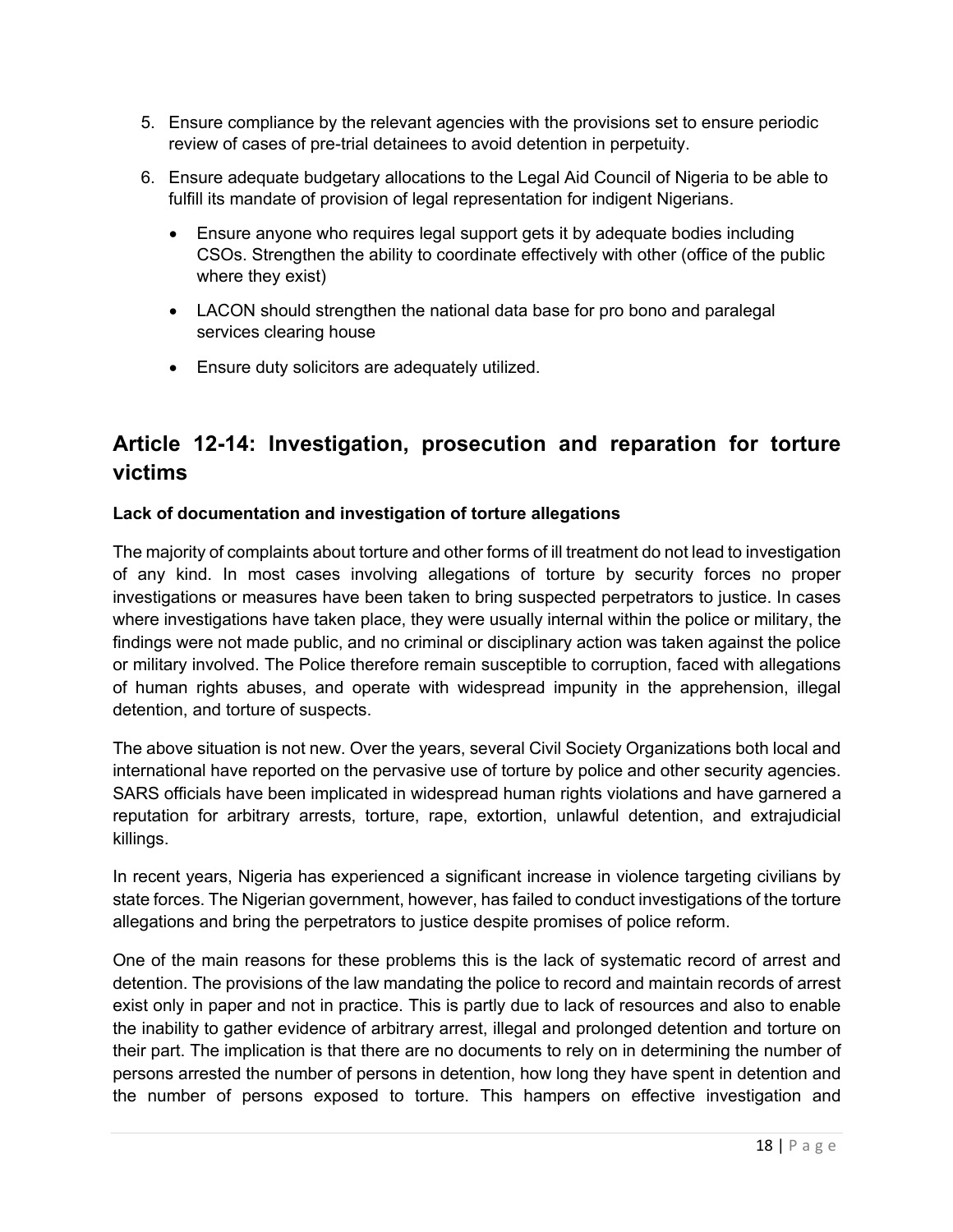prosecution of the allegations of torture as the existence of the above mentioned will to some extent help to substantiate the allegations of torture.

Another reason is the lack of competent and independent state mechanism to investigate complaints about torture. The DSS, police, and military report to civilian authorities but periodically act outside civilian control. The government regularly utilized disciplinary boards and mechanisms to investigate security force members and hold them accountable for crimes committed on duty, but the results of these accountability mechanisms are not made public.

For years, the Nigerian government has lacked the political will to address the problem. It had disbanded the Special Anti-Robbery Squad multiple times within the last five years — first in 2014, then in 2015, and again in 2017. The disbandment was done without taking further steps to investigate the allegations of abuse and use of torture against the unit and the Nigerian Police Force to identify the perpetrators and bring them to book.

#### *Recommendations*

The Nigerian Government should:

- 1. Establish an independent and competent mechanism to investigate all allegations of torture and ill-treatment.
- 2. Implement a case management system tracking detainees from the point of arrest until their case is adjudicated and any allegations of torture during their detention.
- 3. Establish standardized, accurate and tamper proof records concerning arrests, detention, any injuries or deaths in custody, or firearms incidents for all police stations and detention facilities, without exception. These records should be submitted annually to both the National Assembly, National Human Rights Commission and the Media as well the respective institutions including the Police Service Commission and should thereafter be publicly accessible.
- 4. Establish a process of conducting a periodic and formal review of all NPF firearms discharges, regardless of whether anyone was hit. This review should be designed not only to determine whether wrongdoing occurred but to identify and then correct gaps in training, supervision, equipment, or policy which contributed to the shooting.
- 5. Ensure the effective implementation of the relevant provisions of the ACJA. To particularly cause the office of the Attorney General to regularly call for the records from the police and other arresting agencies and to take steps to ensure that information provided to the office in that regard is tamper proof and accurate.
- 6. Ensure training on documentation and investigation of torture in accordance with the Istanbul protocol for all relevant stakeholders.

#### **Reparation and Rehabilitation**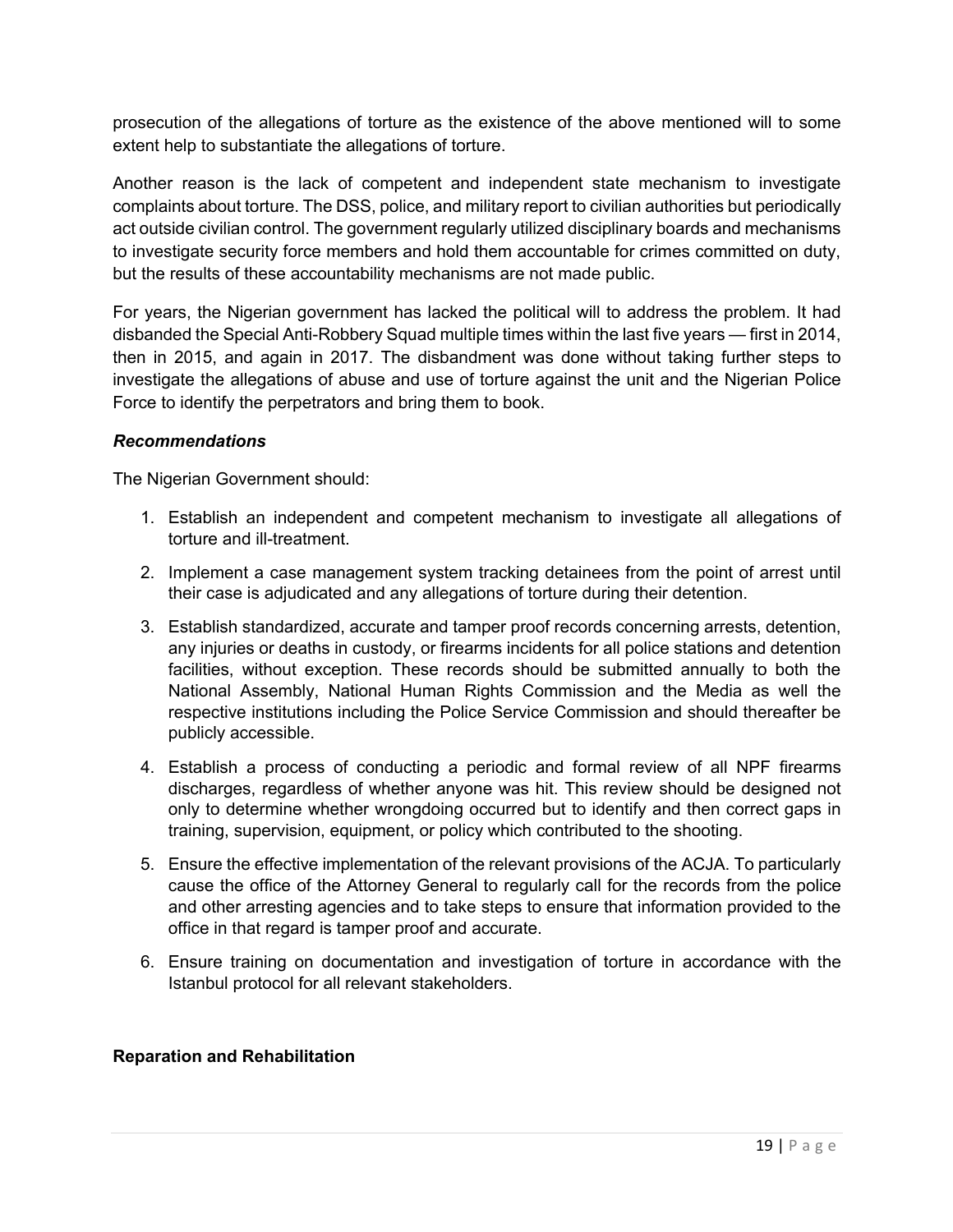Section 9(3) of the Anti-Torture Act recognizes the right to claim compensation for torture victims but it does not provide for other aspects of reparation like rehabilitation etc. The National Human Rights Commission's (NHRC) Amendment Act 2011 gives the commission the financial autonomy and the power to monitor, investigate human right violations, assist victims in getting the necessary care through the public health system and help them seek appropriate redress and remedies. But despite this mandate, the NHRC has so far been able to offer only legal redress to victims of torture due to inadequate resources made available to it by the Nigerian government.

The Nigerian Government does not have rehabilitation centers or engage in any rehabilitative measures that would benefit victims of torture. Services relevant to the various forms of rehabilitation needed by torture victims are not readily accessible and as a result, victims of torture are left to suffer its aftermath in silence without any form of recourse.

The most recognized injuries of a victim of torture in Nigeria are physical wounds, which in most cases are left untreated. While easily identifiable marks left by physical injuries receive attention, little or no attention is paid to other psychological and socio-economic impacts of torture on its victims. Such impacts like loss of employment (caused by inability to perform assigned duties due to sustained injuries), susceptibility to the use of drugs (as a coping mechanism), prostitution, and an inability to function effectively within the society due to trauma or post-traumatic stress disorder are left unattended to.

Torture rehabilitation services in Nigeria are only provided by non-governmental organizations. Due to the absence of public policy and the lack of resources, including funds and manpower for the few NGOs that are providing rehabilitation services, sufficiently resourced rehabilitation services are not available in all the geographical regions of Nigeria.

## *Recommendations*

The Nigerian government should

- 1. Amend the Anti-Torture Act to include the right to as full rehabilitation as possible for torture victims
- 2. Provide adequate budgetary allocation to facilitate the implementation of the NHRC's mandate, especially with respect to the right to rehabilitation. This will ensure that efforts already made by NGOs may be complemented and made more accessible nationally by the NHRC's intervention.
- 3. Create an adequately resourced national rehabilitation programme as well as support civil society organizations providing rehabilitation to victims
- 4. Ensure that services relevant to the various forms of rehabilitation necessary for torture victims are easily accessible.
- 5. Ensure the Integration of Torture documentation and redress in all medical, law and psychology training institutions.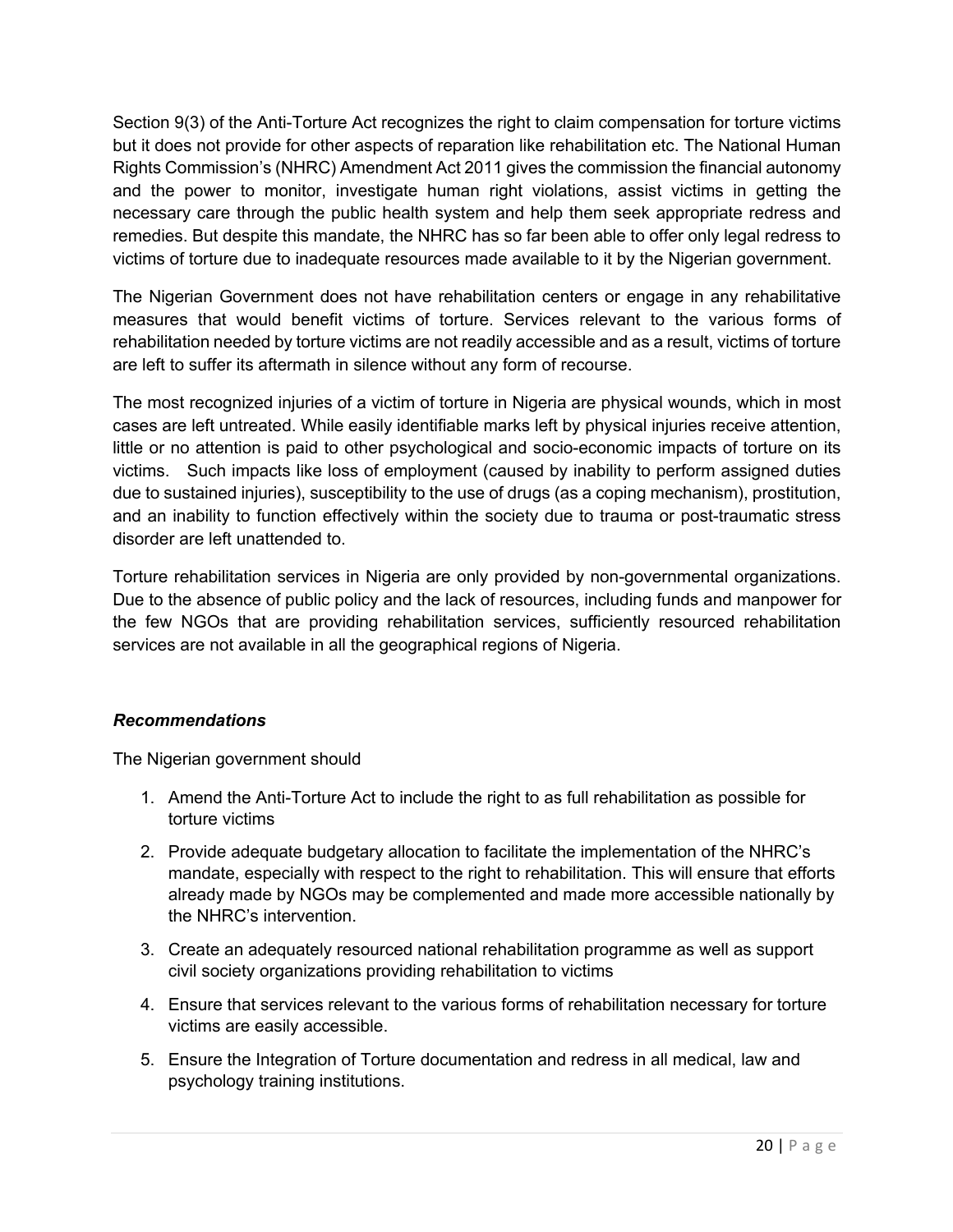6. Government should mainstream the treatment of torture victims across the health system

# **The Special Anti-Robbery Squad (SARS) Scandal:**

SARS was created to curb all forms of armed robbery, but overtime it was mismanaged and the police lost control of this unit. Torture and ill-treatment are routine practices in SARS detention centers. Young people between the ages of 17 and 30 were at most risk of arrest, torture or extortion by SARS. They are often accused of being internet fraudsters and/or armed robbers. Young men with dreadlocks, ripped jeans, tattoos, flashy cars or expensive gadgets are frequently targeted by SARS. Often these young men are unlawfully arrested in raids on television viewing centers, bars and recreational centers. They are held in detention and forced to pay huge bribes to secure their release. Those unable to pay are subjected to torture or other ill-treatment.

According to a report by Amnesty International SARS officers turned their duty to protect Nigerians into an opportunity for extortion and stealing money, property and other valuables belonging to suspects and their families. Since 2016, Amnesty International had documented 15 cases were SARS officers arbitrarily confiscated suspects' property.

Amnesty International's research show that no SARS officer has been held accountable for human rights violations documented in its reports. Rather many victims of SARS violations face obstacles and, in some cases, concerted opposition from the police authorities while seeking justice, including threats to their lives.

The systemic use of torture and other forms of human rights abuses by the SARS resulted in a nationwide protest by the Nigerian youths calling for the disbandment of the unit.

The said SARS unit was later disbanded by the Nigerian Government. However, only 29 States and the FCT established judicial panels of inquiry to investigate the allegations of human rights violations carried out by the Nigerian Police Force and the disbanded SARS units. The panels were made up of a diverse group of civil society representatives, government officials, lawyers, youth, and protesters with the task of reviewing complaints submitted by the public and making recommendations to their respective state government on sanctions for human rights violations and proposed compensation for victims. The judicial panels set up across Nigeria to investigate the excesses of the Nigerian police received over 2,500 petitions. Most of the petitions allege human rights violations such as extra-judicial killings, torture with some leading to grievous body harm, extortion, harassment, sexual and gender-based violence, indiscriminate arrests, illegal detention, illegal arrests and abuse of power by personnel of the Nigerian police and other security agencies.

There were issues around inability of some the panel to sit due to inadequate funding the FCT panel for instance sat last on March 24, 2021, when it declared a two-week Easter break, but never resumed. The hiatus was said to be due to some logistics challenges however, in a recent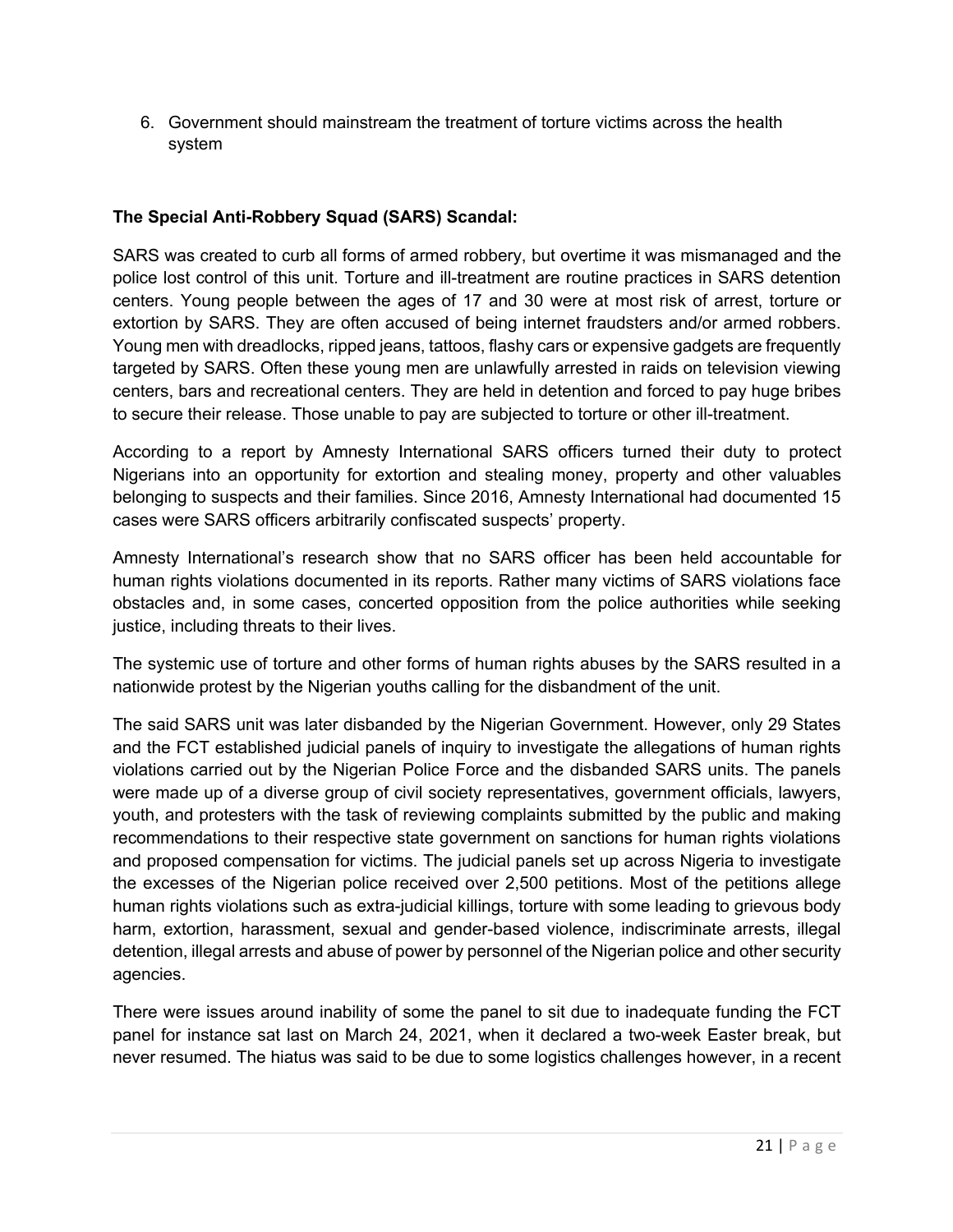statement by the National Human Rights Commission<sup>6</sup> the panel will resume its sitting on Monday the  $18<sup>th</sup>$  of October 2021. The panel is expected to take final written and oral addresses in eight petitions, on the said day, leading to the conclusion of the cases and adjournment for the panel's report on them.

#### *Recommendations*

- 1. Provide comprehensive reparation to victims of torture including victims of the SARS abuses.
- 2. Investigate and prosecute perpetrators and ensure the panels are empowered to establish the truth and historical record of what happened.

## **Migration, human trafficking and torture**

Nigeria is a country of origin, transit and destination for victims of migration, smuggling and trafficking in human beings<sup>7</sup>. In 2003, Nigeria adopted the Trafficking in Persons (Prohibition) Law Enforcement and Administration Act (TIPLEAA), which constitutes the legal basis for the fight against human trafficking in Nigeria, and which has been significantly amended in 2015.

Most of the Victims are women and trafficked to Europe through the Central Mediterranean Route are originally from Edo state. The victim incurs debts of anywhere between US\$40,000-100,000 to traffickers $^8$  in their bid to reach Europe, but also to Gulf countries, as well as Russia and other West and Southern African countries mainly for the purpose of sexual and labour exploitation. Some are already recruited by their traffickers in the country of origin; others may start their migration journey voluntarily.

The vast majority of them falls prey to traffickers in transit countries, especially in Libya, and is subject to all forms of human rights violations including torture, rape, extortion, and exploitation amounting to trafficking, slavery and forced labour.

The National Agency for the Prohibition of Trafficking in Persons (NAPTIP) both at federal and state level has been mandated to assist victims as well as, investigate and prosecute perpetrators. Although since 2004, 362 individuals have been convicted, the investigation and prosecution of traffickers need serious and robust improvement. The main challenges identified by civil society organizations relate to corruption, lack of confidence in the judicial system, lack of training and specialized knowledge on trafficking in persons among law enforcement officials, police departments, judges and prosecutors, poor capacity in targeting high-level perpetrators and

<sup>6</sup> https://www.premiumtimesng.com/news/top-news/490099-after-seven-month-break-abuja-endsars-panelresumes-sittings.html

<sup>7</sup> US, USDOS, Trafficking in Persons Report 2020: Nigeria, 25 June 2020, https://www.state.gov/wpcontent/uploads/2020/06/2020-TIP-Report-Complete-062420-FINAL.pdf

<sup>8</sup> https://www.iom.int/news/human-trafficking-nigeria-europe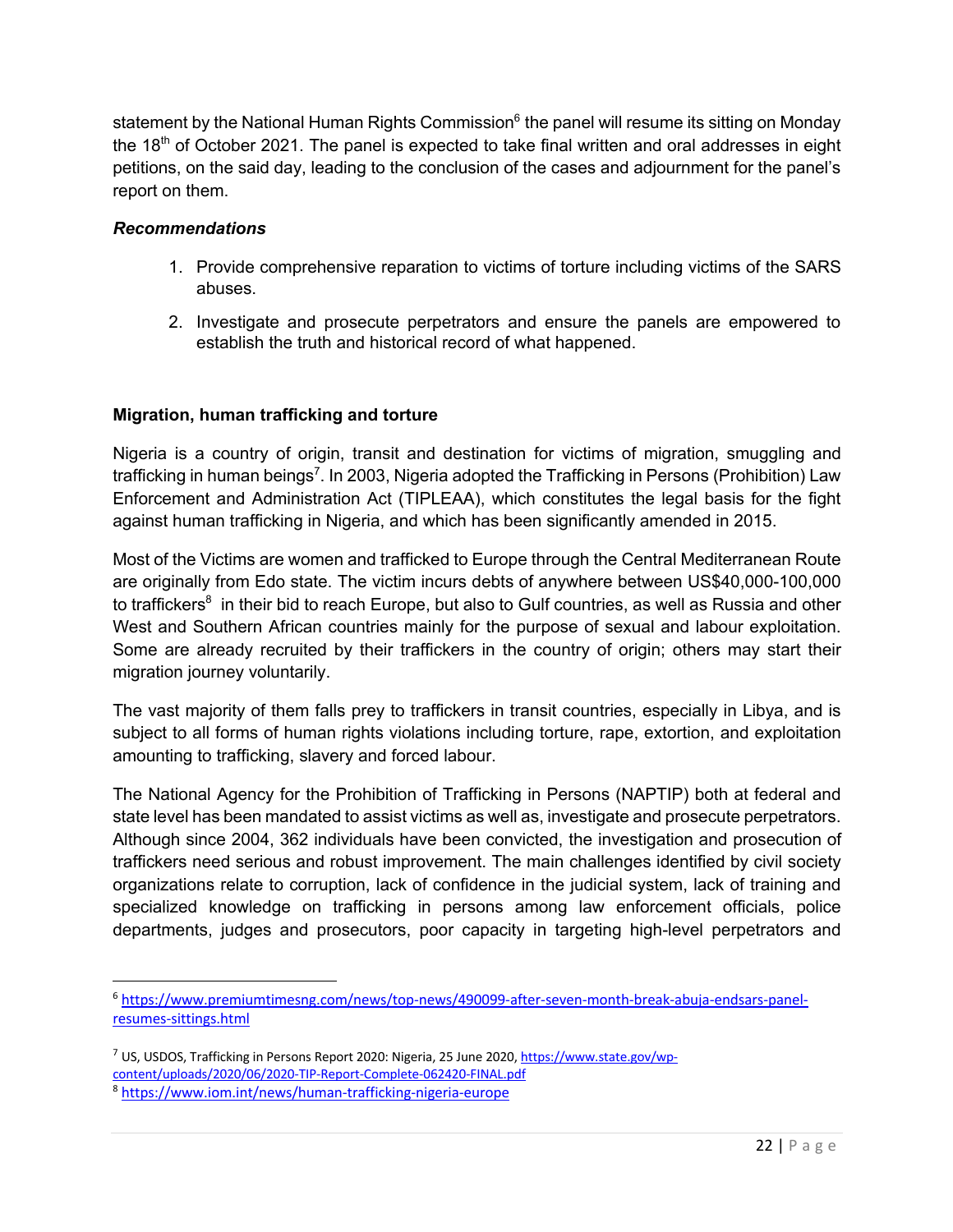lengthy of judicial proceedings leading to delayed, and hence, denied, justice<sup>9</sup>. Moreover, convictions of high-ranking individuals within Nigerian trafficking networks were virtually non $existent<sup>10</sup>$ 

Nigeria lacks an effective witness protection programme for those who are willing to testify against their traffickers. victims' family members are not protected against potential acts of violence by trafficking networks.

#### **Recommendations**

The Nigerian Government should

Put in place effective measures that would ensure prosecutions of all including high-level perpetrators of human trafficking

Establish an effective witness protection programme for victims and those willing to testify against potential acts of violence by trafficking networks

Ensure training and capacity building of relevant stakeholders in the area of human trafficking.

Provide the necessary support and enabling environment that de-incentives young persons and women from being trafficked illegally.

## **Counter-terrorism measures and torture**

During the last decade Nigeria has faced one of the worst humanitarian crises in Africa due to security threats and violent extremism of the Islamic group Boko haram. The human toll of these terrorists' attacks is dramatic with thousand deaths, millions internal displaced persons and refugees. The heavy-handed responses adopted by security forces have contributed to escalate violence against communities and among security forces themselves. Security operations against Boko haram in the sambisa forest instead of reducing the effects of terrorism have rather increased acts of extortion, torture and extrajudicial killings. Several reports accused the Nigerian military of using torture (which takes several inhumane forms) in her effort to defeat the Boko-Haram terrorist group. In 2015 an Amnesty international report stated that « Nigerian military forces have extra-judicially executed more than 1,200 people; they have arbitrarily arrested at least 20,000 people, mostly young men and boys; and have committed countless acts of torture ». A more recent report revealed in 2020 that soldiers subjected women, children and men in detention to torture and other ill-treatment.

In its 2019 final observations, The Human Rights Committee was concerned about some provisions of the Terrorism (Prevention) Act of 2011, such as the broad definition of "terrorism"

 $9$  idem

<sup>10</sup>

https://coi.easo.europa.eu/administration/easo/PLib/2021\_04\_EASO\_COI\_Report\_Nigeria\_Trafficking\_in\_human beings.pdf, p. 62